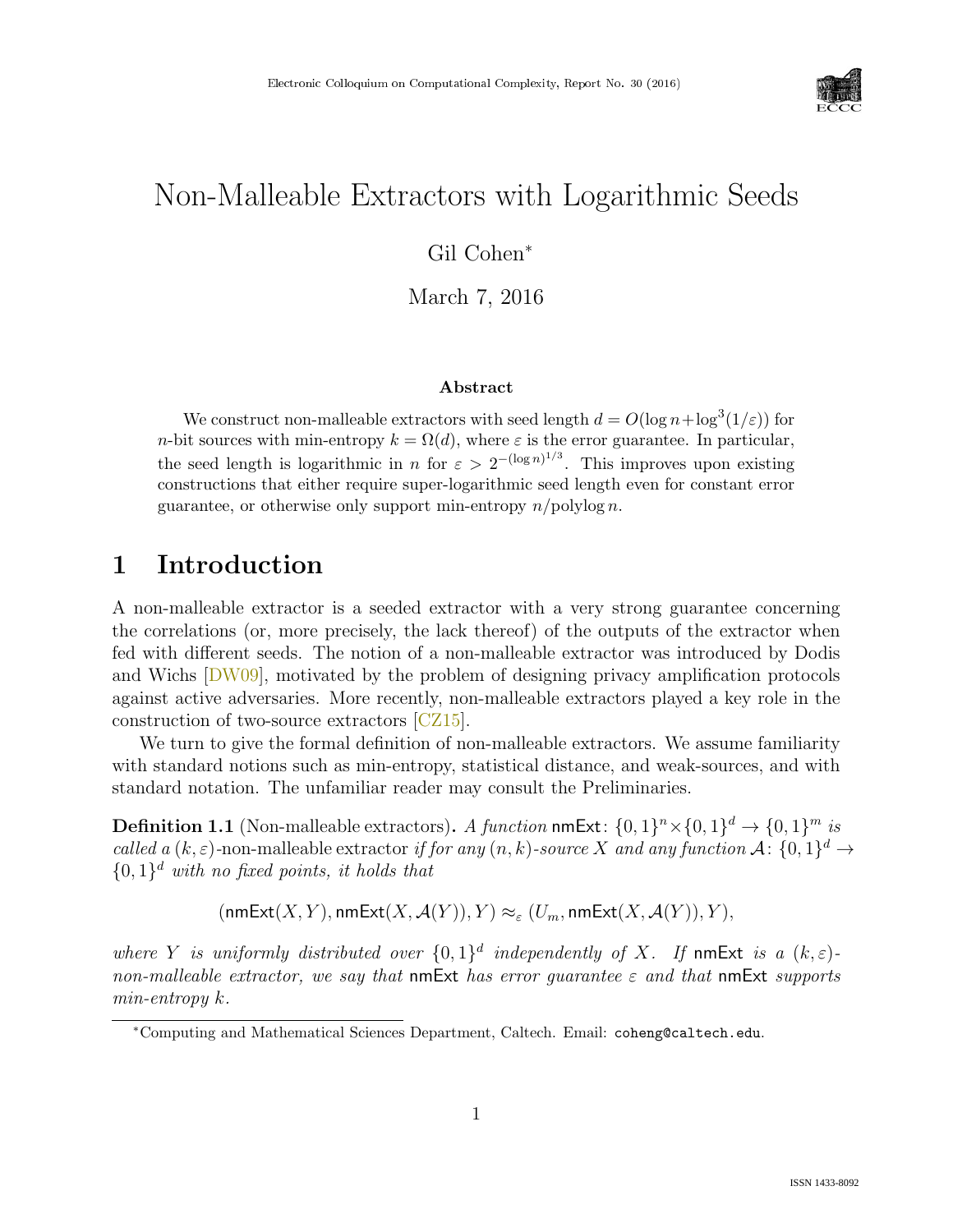Computational aspects aside, for any integer n and  $\varepsilon > 0$ , Dodis and Wichs [\[DW09\]](#page--1-0) proved the existence of  $(k, \varepsilon)$ -non-malleable extractors having m output bits and seed length  $d = \log(n-k) + 2\log(1/\varepsilon) + O(1)$  for any  $k > 2m + 2\log(1/\varepsilon) + \log d + O(1)$ . Although the mere existence of non-malleable extractors, and with such great parameters, is somewhat surprising (and somewhat non-trivial to prove!), explicit constructions are far more desirable.

Constructing non-malleable extractors gained a significant attention in the literature. Already some of the early constructions  $CRS14$ ,  $DLWZ14$ ,  $Li2a$  have seed length  $d =$  $O(\log(n/\varepsilon))$ , which is optimal up to a constant factor. However, these constructions could only support min-entropy higher than  $n/2$ . This restriction was subsequently relaxed to  $(1/2 - \alpha) \cdot n$  for some small universal constant  $\alpha > 0$  [\[Li12b\]](#page--1-3). In a breakthrough result [\[CGL15\]](#page-17-2), Chattopadhyay, Goyal, and Li constructed a non-malleable extractor with seed length  $d = O(\log^2(n/\varepsilon))$  that supports a drastically lower min-entropy  $k = \Omega(\log^2(n/\varepsilon))$ . Based on the [\[CGL15\]](#page-17-2) framework, an improved construction of non-malleable extractors was given [\[Coh15b\]](#page-17-3). In particular, non-malleable extractors with seed length  $d = O(\log(n/\varepsilon))$ .  $\log(\log(n)/\epsilon)$ ) that support min-entropy  $k = \Omega(\log(n/\epsilon))$ . A second, incomparable, construction with seed length  $d = O(\log n)$  was given in [\[Coh15b\]](#page-17-3), though it could only support min-entropy  $k = n/\text{polylog } n$ , for a slightly sub-constant  $\varepsilon$ .

To summarize, prior to this work, explicit non-malleable extractors with logarithmic seed length could only support high min-entropy  $(k = n/\text{polylog } n)$ . To support lower min-entropy  $(\text{say}, k = \log n, \text{ or } k = \text{polylog } n, \text{ or even } k = n^{0.9})$ , regardless of the error guarantee, a seed of super-logarithmic length was required. In this work we improve upon existing constructions by devising non-malleable extractors with logarithmic seeds that support logarithmic minentropy. Further, the error guarantee is sub-constant.

<span id="page-1-0"></span>**Theorem 1.2.** For any integer n and for any  $\varepsilon > 0$  there exists an explicit  $(k, \varepsilon)$ -nonmalleable extractor

nmExt:  $\{0,1\}^n \times \{0,1\}^d \rightarrow \{0,1\}$ 

with seed length  $d = O(\log n + \log^3(1/\varepsilon))$  for  $k = \Omega(d)$ .

To the matter of fact, our construction has a more flexible tradeoff between the different parameters (see Lemma [4.1\)](#page-11-0). Nevertheless, Theorem [1.2](#page-1-0) is a clearly presentable instantiation of the more general result in a natural regime of parameters. Note, in particular, that for  $\varepsilon > 2^{-(\log n)^{1/3}}$ , both the seed length and the supported min-entropy are logarithmic in n.

The non-malleable extractor that is given by Theorem [1.2](#page-1-0) is reported to output a single bit. In many scenarios, outputting one bit is not enough. By applying a result from [\[Coh15b\]](#page-17-3) that allows one to increase the output length of a given non-malleable extractor in a black-box manner, we obtain the following.

<span id="page-1-1"></span>**Theorem 1.3.** For any integer n and for any  $\varepsilon > 0$ , there exists an explicit  $(k, \varepsilon)$ -nonmalleable extractor

nmExt: 
$$
\{0,1\}^n \times \{0,1\}^d \rightarrow \{0,1\}^m
$$

with seed length  $d = O(\log n + \log^3(1/\varepsilon) + \log k \cdot \log(1/\varepsilon))$  and  $m = \Omega(k/\log(1/\varepsilon))$  output bits, where  $k = \Omega(d)$ .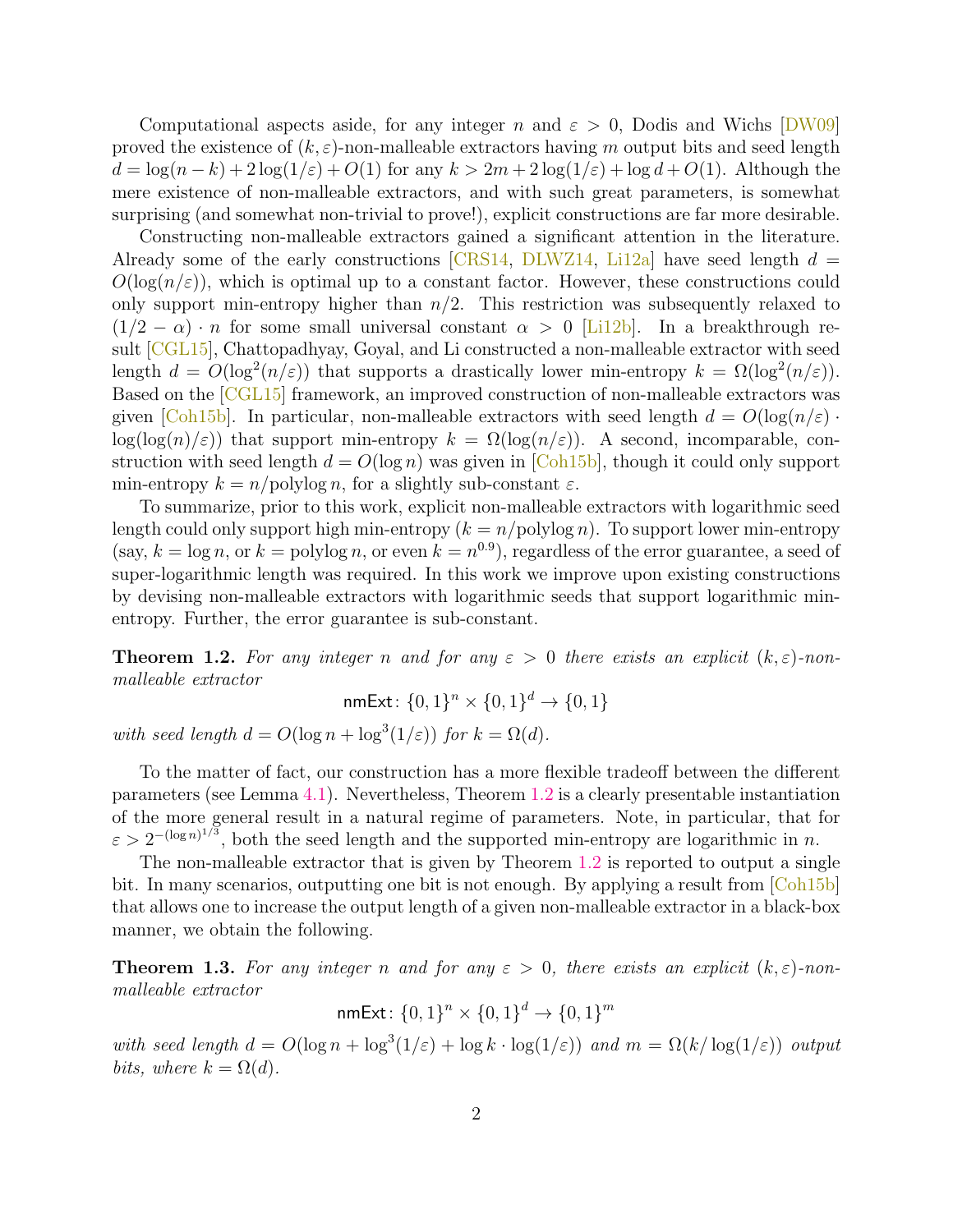Note that the seed length of the non-malleable extractor that is given by Theorem [1.3](#page-1-1) is logarithmic in n in the natural regime  $k = \text{polylog } n$  when restricting to error guarantee  $2^{-(\log n)^{1/3}}$ .

## 2 Proof Overview

The proof of Theorem [1.2](#page-1-0) is based on the framework that was introduced by Chattopadhyay, Goyal, and Li  $\lbrack \text{CGL15} \rbrack$ , as well as on further ideas from  $\lbrack \text{Coh15b} \rbrack$ , though applied in a more intricate manner. To outline our proof, we believe it is instructive to start by presenting the ideas of [\[CGL15,](#page-17-2) [Coh15b\]](#page-17-3). We recall the two main primitives that played a key role in these constructions – correlation breakers with advice and advice generators.

#### 2.1 Correlation breakers with advice and advice generators

Informally speaking, a correlation breaker with advice is a function that breaks correlations between a "good" random variable and an adversarially correlated random variable, given an "advice", and using an auxiliary weak-source of randomness. Somewhat more formally, a  $(k, \varepsilon)$ -correlation breaker with advice is a function

$$
AdvCB: \{0, 1\}^{w} \times \{0, 1\}^{\ell} \times \{0, 1\}^{a} \rightarrow \{0, 1\}^{m}
$$

such that for any, arbitrarily correlated,  $\ell$ -bit random variables  $Y, Y'$  such that Y is uniform; any arbitrarily correlated  $w$ -bit random variables  $X, X'$  that are jointly independent of  $(Y, Y')$ , and such that X has min-entropy k; and for any distinct a-bit strings  $\alpha \neq \alpha'$ , it holds that  $AdvCB(X, Y, \alpha)$  is  $\varepsilon$ -close to uniform in statistical distance even conditioned on AdvCB $(X', Y', \alpha')$ . We think of  $\alpha$  as an "advice", and in particular refer to a as the advice length. We refer to  $X$  as the auxiliary weak-source of randomness, or simply as the source.

By adopting the construction of local correlation breakers  $\lceil \text{Coh15a} \rceil$  (that, in turn, was based on ideas from [\[Li13\]](#page--1-4)), Chattopadhyay et al. [\[CGL15\]](#page-17-2) constructed a correlation breaker with advice for any

$$
\ell = \Omega\left(a \cdot \log\left(\frac{aw}{\varepsilon}\right)\right),\,
$$

that supports min-entropy

$$
k = \Omega\left(a \cdot \log\left(\frac{a\ell}{\varepsilon}\right)\right)
$$

which has  $m = \Omega(\ell/a)$  output bits (see Theorem [3.11\)](#page-10-0).

We move to the notion of an advice generator. A  $(k, \varepsilon)$ -advice generator is a function

$$
AdvGen: \{0, 1\}^n \times \{0, 1\}^d \to \{0, 1\}^a
$$

with the following property. For any  $(n, k)$ -source X and for any function  $\mathcal{A}$ :  $\{0, 1\}^d \to$  $\{0,1\}$ <sup>d</sup> with no fixed points, it holds that

$$
\Pr_{(x,y)\sim(X,Y)}\left[\mathsf{AdvGen}(x,y)=\mathsf{AdvGen}(x,\mathcal{A}(y))\right]\leq\varepsilon,
$$

where Y is uniformly distributed over d-bit strings independently of  $X$ .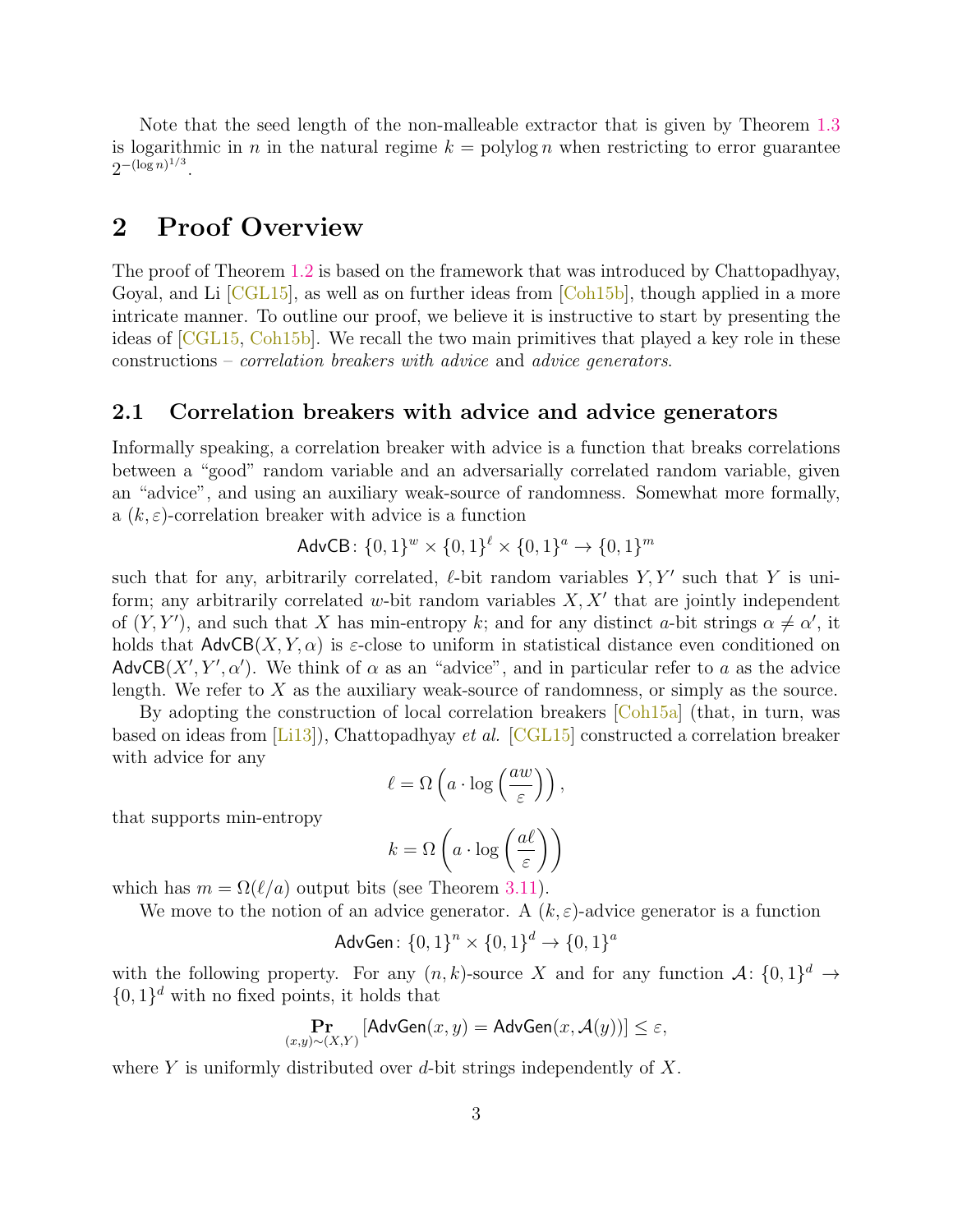### 2.2 The [\[CGL15\]](#page-17-2) construction

Clearly, an advice generator is a strictly weaker object than a non-malleable extractor. Indeed, note that a  $(k, \varepsilon)$ -non-malleable extractor with m output bits is a  $(k, \varepsilon + 2^{-m})$ advice generator. Nevertheless, Chattopadhyay et al. [\[CGL15\]](#page-17-2) reduced the problem of constructing a non-malleable extractor to that of constructing an advice generator, at least as long as the advice generator is "nice". With the notations set above, we say that AdvGen is nice if conditioned on  $\mathsf{AdvGen}(X, Y)$ ,  $\mathsf{AdvGen}(X, \mathcal{A}(Y))$ , the random variables X, Y remain independent and, furthermore, both  $X$  and  $Y$  have not lost much of their respective minentropies.

The reduction suggested by  $|CGL15|$  can be written as

$$
\mathsf{nmExt}(x, y) = \mathsf{AdvCB}(x, y, \mathsf{AdvGen}(x, y)).
$$

That is, one uses the source x and the seed y to generate an advice that is then passed to the correlation breaker with advice which, in turn, also operates on  $x, y$ . Although a priori it is not clear why such a suggestion is valid, as the advice is correlated with the source and seed (in fact, it is completely determined by them!), this elegant reduction can be shown to work.

Let X be an  $(n, k)$ -source,  $\mathcal{A}$ :  $\{0, 1\}^d \to \{0, 1\}^d$  be a function with no fixed points, and Y a random variable that is uniformly distributed over  $d$ -bit strings, independently of X. For ease of notation we write Y' for  $\mathcal{A}(Y)$ . The analysis proceeds as follows. As AdvGen is a nice advice generator, with high probability over the fixings  $\alpha = \mathsf{AdvGen}(X, Y)$  and  $\alpha' =$  AdvGen $(X, Y')$ , it holds that  $\alpha \neq \alpha'$ , and furthermore, X and Y remain independent and have not lost much min-entropy. At this point, except for the fact that  $Y$  is no longer uniform but rather has very high min-entropy, all the conditions for applying the correlation breaker with advice are met. Luckily,  $Y$  having very high min-entropy is sufficient for the specific implementation of AdvCB being used.

Given this reduction from non-malleable extractors to nice advice generators, and the construction of correlation breakers with advice mentioned above, one can focus on the easier task of devising an advice generator. Note that the shorter the advice length a is, the better the resulting non-malleable will be in terms of seed length and supported min-entropy.

The following advice generator was suggested by  $\text{[CGL15]}$  $\text{[CGL15]}$  $\text{[CGL15]}$ . First, partition y to two substrings  $y = y_1 \circ y_2$  such that  $y_1$  has sufficient length so to be used as a seed for a strong seeded extractor Ext on *n*-bit strings with error guarantee  $\varepsilon$ . Using state of the art seeded extractors,  $|y_1| = O(\log(n/\varepsilon))$  will do (see Theorem [3.4\)](#page-9-0). We further assume that  $|y| \geq 100 \cdot |y_1|$ . Let ECC be an error correcting code with relative distance  $1 - \varepsilon$ , and define

$$
AdvGen(x, y) = y_1 \circ ECC(y)_{Ext(x, y_1)}.
$$

In the expression above, by  $\mathsf{ECC}(y)_{\mathsf{Ext}(x,y_1)}$  we mean the following – we interpret the output of Ext as an index i of the codeword  $\mathsf{ECC}(y)$ . Then,  $\mathsf{ECC}(y)_i$  refers to the content in that i'th entry.

<span id="page-3-0"></span><sup>1</sup>The advice generator that we present in this section is a slightly modified version of the original generator that was given by [\[CGL15\]](#page-17-2).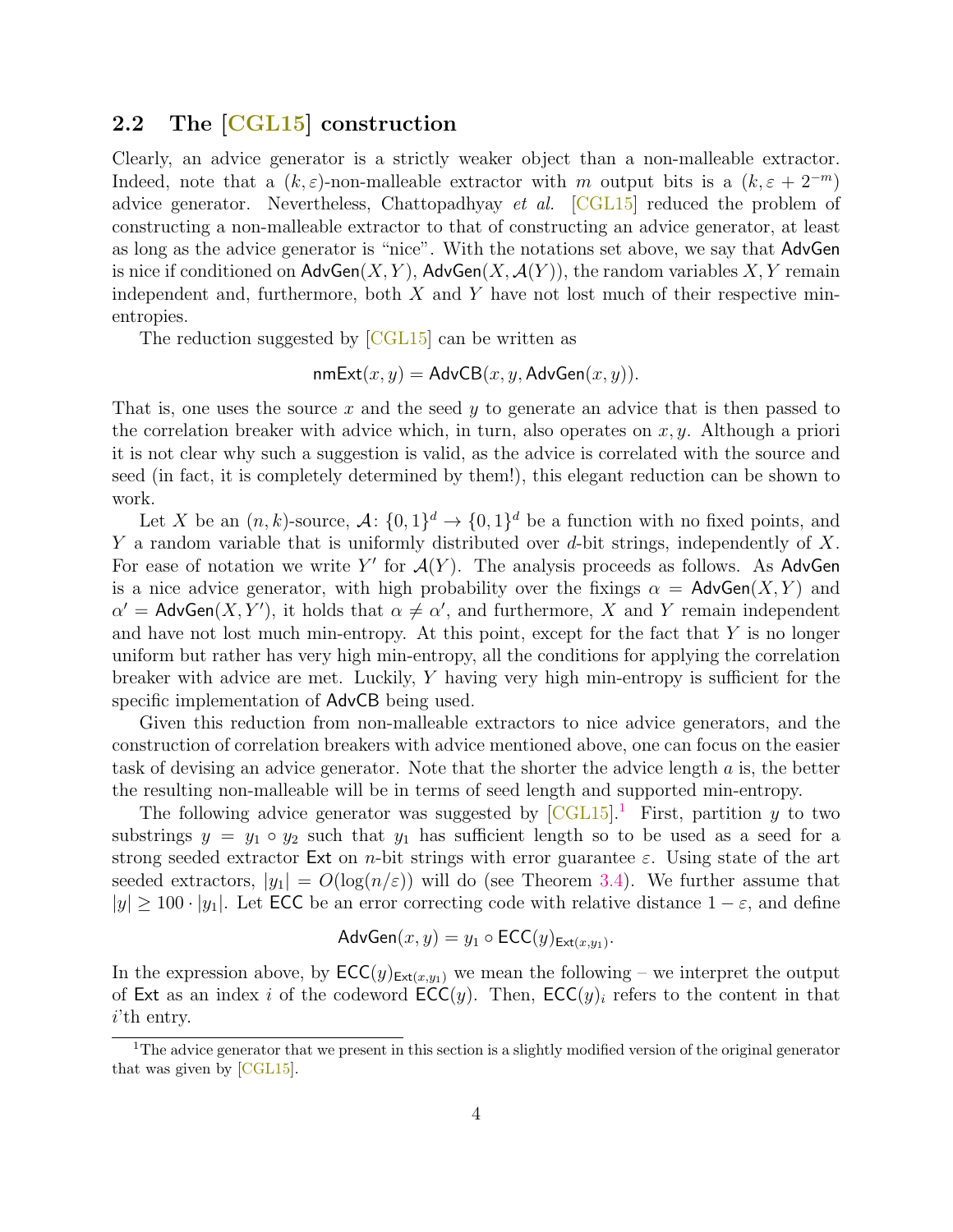With the notations set above, the analysis proceeds as follows. First, note that if  $Y_1 \neq Y_1'$ then, as  $Y_1$  is a prefix of  $\mathsf{AdvGen}(X, Y)$  and  $Y'_1$  is a prefix of  $\mathsf{AdvGen}(X, Y'),$  we are done. This then "forces" the adversary to set  $Y_1 = Y_1'$ , which implies that the same index of the codeword is being sampled both for the computation of  $\mathsf{AdvGen}(X, Y)$  and for the computation of AdvGen $(X, Y')$ . As these two codewords are distinct (recall that  $Y \neq Y'$ ) and since  $\textsf{Ext}(X, Y_1)$ is  $\varepsilon$ -close to uniform, the distance of the code guarantees that the suffix of AdvGen $(X, Y)$ will be different from the respective suffix of  $\mathsf{AdvGen}(X, Y')$  with probability  $1 - O(\varepsilon)$ . This advice generator can be shown to be nice using the assumption  $|y_1| \leq 100 \cdot |y|$ .

As  $y_1$  is being used as a seed for Ext, its length must be taken to be  $\Omega(\log(n/\varepsilon))$ . This is the dominating part of the advice length as the suffix can be set to have length  $O(\log(1/\varepsilon))$ . Recall that the correlation breaker with advice being used requires  $\ell = O(a \cdot \log(aw/\varepsilon))$ . As  $a = \Omega(\log(n/\varepsilon))$  and since  $w = n$ , the total seed length required for the non-malleable extractor is

$$
\ell = O\left(a \cdot \log\left(\frac{aw}{\varepsilon}\right)\right) = O\left(\log^2\left(\frac{n}{\varepsilon}\right)\right).
$$

The min-entropy requirement can also be shown to be  $k = \Omega(\log^2(n/\varepsilon)).$ 

#### 2.3 Switching the source and seed

Why did we pay  $\log^2(n/\varepsilon)$  in the seed length? Well, one factor of  $\log(n/\varepsilon)$  is due to the advice length  $a$  while the other is due to the fact that the source fed to AdvCB is  $X$  which has length  $w = n$ . In [\[Coh15b\]](#page-17-3) it was shown how to save on the second factor by passing as a source to  $\Delta d$  vCB not the original source X but rather a much shorter source. In fact, that alternative source for  $\mathsf{AdvCB}$  is the original seed Y. Of course, though, one also needs to supply  $\mathsf{AdvCB}$  with a uniform string (which before was simply Y) that is independent of the source (which will now be Y). This string will be some function of both  $X, Y$  that can be made independent of Y by conditioning on a carefully chosen event. To describe this function we require another, very useful, primitive from the literature.

Raz  $\left[\text{Raz05}\right]$  gave a construction of a strong seeded extractor that is also guaranteed to work with "weak-seeds", namely, seeds that are not required to be uniform, and it suffices that they have sufficient amount of min-entropy. More formally, Raz constructed a function

$$
\mathsf{Raz} \colon \{0,1\}^n \times \{0,1\}^d \to \{0,1\}^m,
$$

with  $d = O(\log(n/\varepsilon))$ , such that for any  $(n, k)$ -source X, and for any independent  $(d, 0.51d)$ source Y,  $(\text{Raz}(X, Y), Y) \approx_{\varepsilon} (U_m, Y)$  (see Theorem [3.7\)](#page-10-1).

With Raz's extractor in hand, the improved reduction from non-malleable extractors to advice generators suggested by  $[Coh15b]$  is defined as follows. Split y to three substrings  $y = y_1 \circ y_2 \circ y_3$  with lengths  $d_1, d_2, d_3$ , respectively. Again, we take  $d_1 = O(\log(n/\varepsilon))$  to be sufficiently large as required by a seed for Ext. We further require  $d_2 \geq 100 \cdot d_1$  and  $d_3 \geq 100 \cdot d_2$ . The improved reduction is then given by

nmExt
$$
(x, y)
$$
 = AdvCB  $(y_3, Raz(x, y_2), AdvGen(x, y))$ .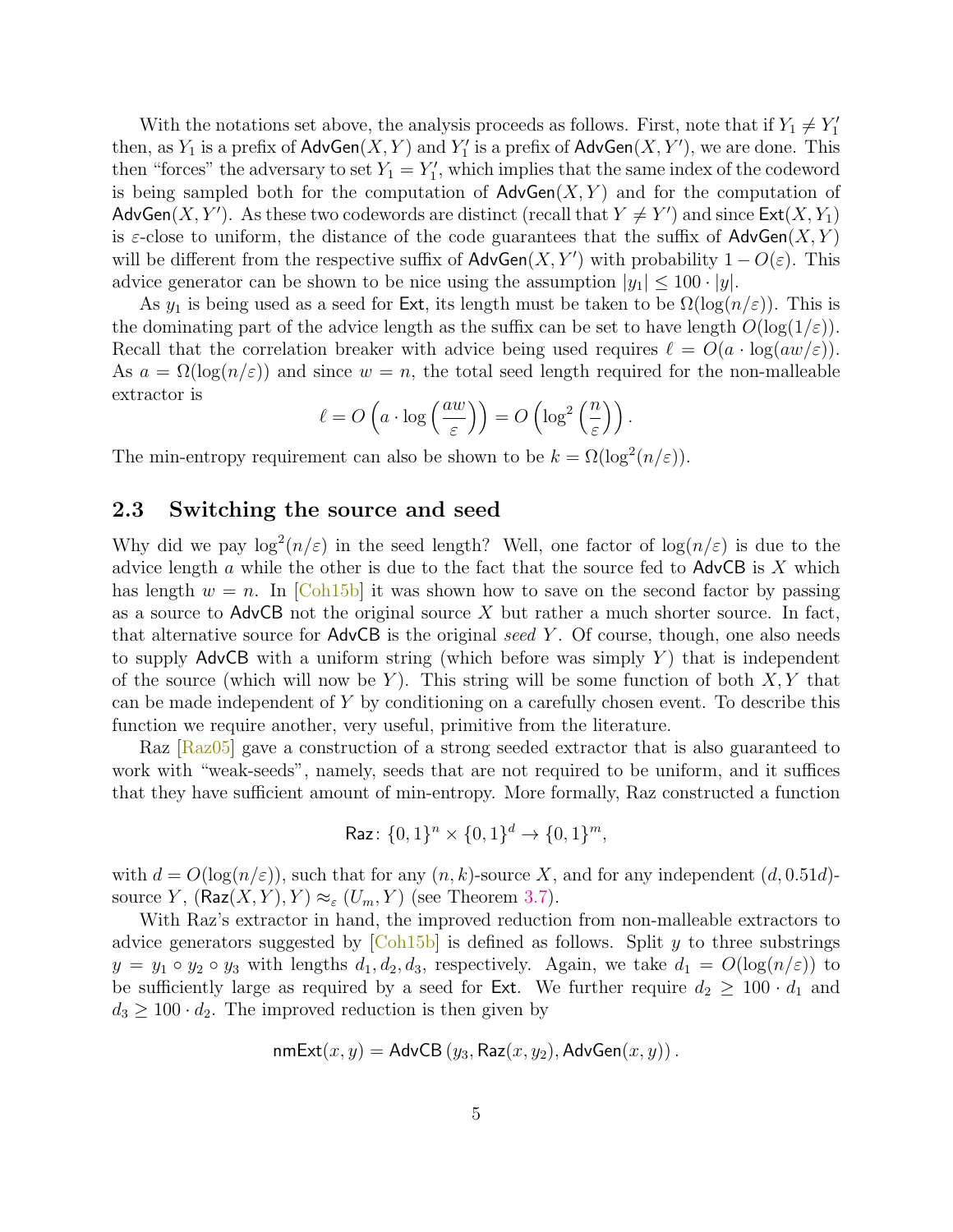With the notations set above, the analysis proceeds as follows. First, note that conditioned on  $\mathsf{AdvGen}(X, Y)$  and on  $\mathsf{AdvGen}(X, Y')$ , each of the random variables  $X, Y$ , which remain independent, loses only  $O(\log(n/\varepsilon))$  bits of min-entropy. In particular  $Y_2$  has minentropy rate larger than 0.51. Thus, as  $Y_3$  is much longer than  $Y_2$ , by conditioning on  $Y_2$ and on  $Y'_2$  we have that:

- Raz $(X, Y_2)$  is close to uniform.
- $Y_3$  has min-entropy, say,  $d/2$ .
- The random variables  $\mathsf{Raz}(X, Y_2)$ ,  $\mathsf{Raz}(X, Y_2')$  are deterministic functions of X, and thus are jointly independent of the joint distribution  $(Y_3, Y_3')$ .

Thus, the application of AdvCB is indeed valid (note also that unlike the original reduction [\[CGL15\]](#page-17-2), no further assumptions on the inner workings of AdvCB are made). What is the required seed length from the resulting non-malleable extractor when using this reduction? First,  $y_1$  is a seed for Ext and  $y_2$  is a seed for Raz. These, however, do not put restriction beyond  $\Omega(\log(n/\varepsilon))$  on the seed length. The bottleneck is, again, due to AdvCB. More precisely, as  $y_3$  plays the role of the source to  $\mathsf{AdvCB}$ , one must have that the minentropy of  $Y_3$  conditioned on the fixings above, which is  $d/2$ , is asymptotically bounded below by  $a \cdot \log(a\ell/\varepsilon)$ , where

$$
\ell = \Omega\left(a \cdot \log\left(\frac{ad_3}{\varepsilon}\right)\right) = \Omega\left(\log\left(\frac{n}{\varepsilon}\right) \cdot \log\left(\frac{\log n}{\varepsilon}\right)\right),\,
$$

and so the seed length required by non-malleable extractor is

$$
d = \Omega\left(\log\left(\frac{n}{\varepsilon}\right) \cdot \log\left(\frac{\log n}{\varepsilon}\right)\right).
$$

Similarly, one can show that the resulting non-malleable extractor supports min-entropy that is equal to the expression in the above equation.

So far we presented the ideas that go into previous works [\[CGL15,](#page-17-2) [Coh15b\]](#page-17-3). We now turn to describe the new ideas that allow us to obtain improved non-malleable extractors.

### 2.4 Improved advice generators via correlation breakers with advice

The "switch" that was described above allows one to reduce one factor of  $\log(n/\varepsilon)$  in the seed length of the resulting non-malleable extractor to  $\log(\log(n)/\varepsilon)$ . Recall that the other factor of  $\log(n/\varepsilon)$  in the seed length is due to the advice length. We stress that, computational aspects aside, one can generate an advice of length  $log(1/\varepsilon)$ . In particular, one can potentially completely decouple the advice length from the input length  $n$ .

The main idea that enables us to obtain improved non-malleable extractors in this work is the construction of an improved advice generator. The key idea for doing so is to use a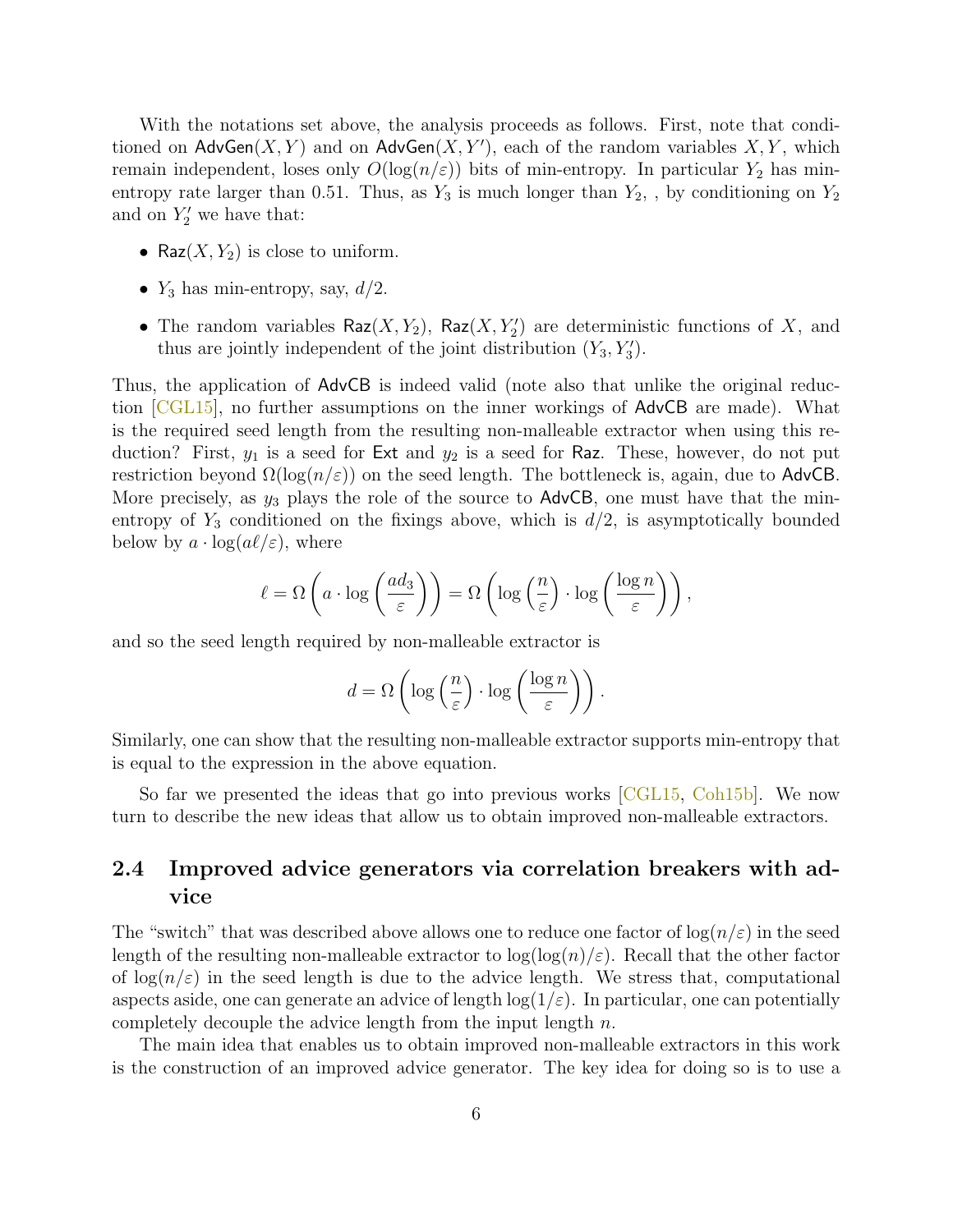correlation breaker with advice also for the construction of the advice generator. Thus, two correlation breakers with advice will be used in the construction of the non-malleable extractor – a new one for generating the advice, and the other is for the original purpose of reducing the construction of non-malleable extractors to the construction of advice generators. We now elaborate.

Given a string  $y \in \{0,1\}^d$ , we partition  $y = y_1 \circ \cdots \circ y_5$ , with  $|y_i| = d_i$ . As before,  $d_1 = O(\log(n/\varepsilon))$  is chosen sufficiently long so to be used as a seed for a strong seeded extractor. We require that  $d_i \geq 100 \cdot d_{i-1}$  for  $i = 2, 3, 4, 5$ . For a parameter  $1 \leq b \leq d_1$ to be chosen later on, set  $a_{\text{in}} = d_1/b$  and further partition  $y_1$  to b consecutive equal length substrings, or blocks,  $y_1 = y_1^1 \circ \cdots y_1^b$ . Note that each  $y_1^j$  has length  $a_{\text{in}}$ . As mentioned, our improved advice generator is based on a correlation breaker with advice

$$
\mathsf{AdvCB}_{\mathsf{in}}\colon \{0,1\}^{d_3} \times \{0,1\}^{\ell_{\mathsf{in}}} \times \{0,1\}^{a_{\mathsf{in}}} \to \{0,1\}^{\log(1/\varepsilon)},
$$

where

<span id="page-6-0"></span>
$$
\ell_{\mathsf{in}} = \Omega \left( a_{\mathsf{in}} \cdot \log \left( \frac{a_{\mathsf{in}} \cdot d_3}{\varepsilon} \right) \right) = \Omega \left( \frac{1}{b} \cdot \log \left( \frac{n}{\varepsilon} \right) \cdot \log \left( \frac{\log n}{\varepsilon} \right) \right) \tag{2.1}
$$

as required by the construction of the correlation breakers with advice that we use. We further make use of a second instantiation of Raz's extractor

Raz<sub>in</sub>: 
$$
\{0,1\}^n \times \{0,1\}^{d_2} \times \{0,1\}^{\ell_{\text{in}}}
$$
.

With these building blocks, our advice generator is given by

$$
\mathsf{AdvGen}(x, y) = \mathsf{ECC}(y)_{\mathsf{Ext}(x, y_1)} \circ \bigcirc_{j=1}^b \mathsf{AdvCB}_{\mathsf{in}}(y_3, \mathsf{Raz}_{\mathsf{in}}(x, y_2), y_1^j\big),
$$

where the expression  $\bigcirc_{j=1}^{b} s_j$  stands for the concatenation  $s_1 \circ \cdots \circ s_j$ . In words, instead of setting  $y_1$  as a substring of the advice, as suggested by [\[CGL15\]](#page-17-2), so to force the adversary to set  $Y_1 = Y_1'$ , we make use of the different blocks of  $y_1$  as advices to AdvCB<sub>in</sub> applied with "switched" source  $y_3$  and seed Raz<sub>in</sub> $(x, y_2)$ . The concatenation of the outputs of these applications of  $\mathsf{AdvCB}_{in}$ , in turn, compose part of the advice instead of  $y_1$ . The non-malleable extractor is then given by

$$
\mathsf{nmExt}(x, y) = \mathsf{AdvCB}_{\mathsf{out}}(y_5, \mathsf{Raz}_{\mathsf{out}}(x, y_4), \mathsf{AdvGen}(x, y))\,,
$$

for some suitable instantiations of a correlation breaker with advice  $AdvCB_{out}$  and Raz's extractor Raz<sub>out</sub>.

Before delving into the analysis, we remark that the idea above allows us to control the advice length that is generated by AdvGen. Indeed, note that instead of advice length  $O(\log(n/\varepsilon))$ , now the output of AdvGen is of length  $O(b \cdot \log(1/\varepsilon))$ . Note that one cannot simply take  $b = 1$ , hoping to minimize the advice length that is generated by AdvGen, as the advice length passed "internally" to  $\mathsf{AdvCB}_{\mathsf{in}}$  is  $a_{\mathsf{in}} = d_1/b$ , and so by setting  $b = 1$  we would gain nothing. So we need to juggle between two advice lengths – the external  $O(b \cdot \log(1/\varepsilon))$ , that increases with b, and the internal  $d_1/b = O(\log(n/\varepsilon)/b)$  which increases with b. Luckily,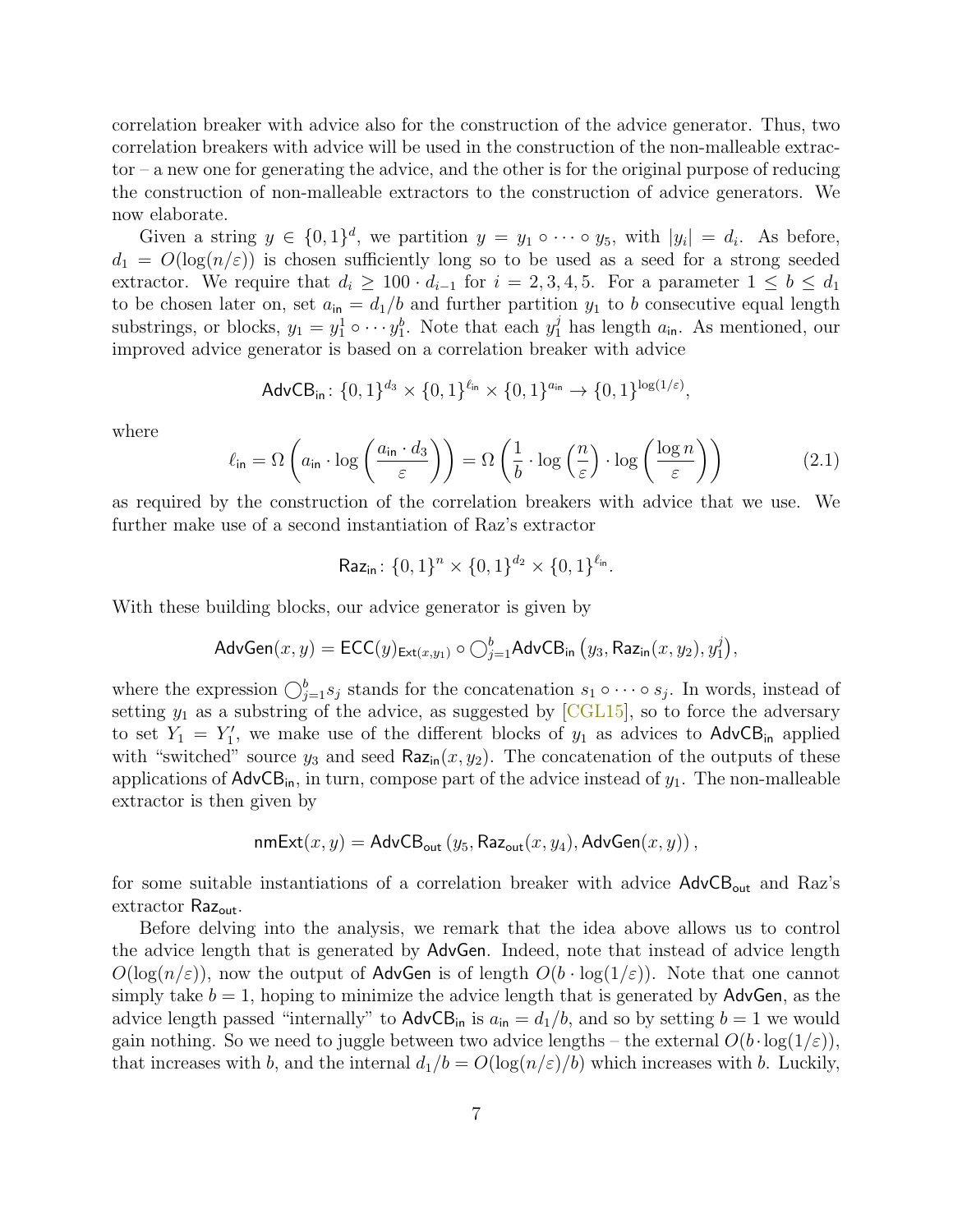even by taking all other considerations into account, the best idea is indeed setting these two advices to be of essentially equal lengths by taking

$$
b = \sqrt{\frac{\log n}{\log(1/\varepsilon)}}.
$$

We now proceed with the analysis. As before, if  $Y_1 = Y_1'$ , we are done. Otherwise, there must exists some block number  $g \in [b]$  such that  $Y_1^g \neq (Y)$ <sup>9</sup>  $_1^g$  (one should be slightly careful as g is a function of  $Y_1, Y'_1$ , though we allow ourselves to be somewhat imprecise in this section). Thus, the g'th application of  $\mathsf{AdvCB}_{\mathsf{in}}$  when applied to Y is fed with an advice that is different from the advice that is passed to the corresponding application of  $\mathsf{AdvCB}_{\mathsf{in}}$  when applied to  $Y'$ . By applying similar arguments to those used above when we analyzed the "switch", one can show that

Adv $\mathsf{CB}\left(Y_3, \mathsf{Raz}_{\mathsf{in}}(X, Y_2), Y_1^g\right) \approx_{\varepsilon} U_{\log(1/\varepsilon)}$ 

even conditioned on  $\mathsf{AdvCB}(Y_3', \mathsf{Raz}_\mathsf{in}(X, Y_2'), (Y')_1^g$  $_{1}^{g}$ ). Hence,

> $\mathbf{Pr}\left[\mathsf{AdvCB}\left(Y_3, \mathsf{Raz}_{\mathsf{in}}(X, Y_2), Y_1^g\right) = \mathsf{AdvCB}\left(Y_3', \mathsf{Raz}_{\mathsf{in}}(X, Y_2'), (Y')_1^g\right) \right]$  $_{1}^{g})]\leq 2\varepsilon.$

As we choose  $d_5 \gg d_4 \gg d_3$ , one can show that even conditioned on the advices, the outer correlation breaker with advice is fed with suitable source  $Y_5$  and a uniform string  $\mathsf{Raz}_\mathsf{out}(X, Y_4)$ .

Now that it has been established that AdvGen, as defined above, is indeed an advice generator which composes nicely with the outer correlation breaker with advice, we turn to analyze the parameters. As mentioned above, since  $\mathsf{AdvCB}_{in}$  has output length  $\log(1/\varepsilon)$ and so does the prefix of AdvGen that computes the error correcting code, the advice length generated by AdvGen is  $a_{\text{out}} = O(b \cdot \log(1/\varepsilon))$ . Thus, the seed length that is required for the reduction from non-malleable extractors to advice generators, using our advice generator, is of order

<span id="page-7-0"></span>
$$
a_{\text{out}} \cdot \log\left(\frac{a_{\text{out}} \cdot \ell_{\text{out}}}{\varepsilon}\right) = b \cdot \log\left(\frac{1}{\varepsilon}\right) \cdot \log\left(\frac{b \cdot \log\log n}{\varepsilon}\right),\tag{2.2}
$$

where in the above equation we took  $\ell_{\text{out}}$  to be of order

$$
a_{\text{out}} \cdot \log \left( \frac{a_{\text{out}} \cdot d_5}{\varepsilon} \right) = b \cdot \log \left( \frac{1}{\varepsilon} \right) \cdot \log \left( \frac{b \cdot \log n}{\varepsilon} \right),
$$

as required by the construction we use of correlation breakers with advice.

Equation [\(2.1\)](#page-6-0) and Equation [\(2.2\)](#page-7-0) are two constraints on the seed length of the resulted non-malleable extractor. While Equation  $(2.1)$  decrease as a function of b, Equation  $(2.2)$ increases with  $b$ . As it turns out, the best choice for  $b$  is given by

$$
b = \max\left(1, \sqrt{\frac{\log n}{\log(1/\varepsilon)}}\right).
$$

By taking into account the constraint  $d = \Omega(\log(n/\varepsilon))$  that follows as we use  $d_1$  as a seed for Ext, one can get away with a non-malleable extractor with seed length  $d = O(\log n +$  $\log^3(1/\varepsilon)$ ).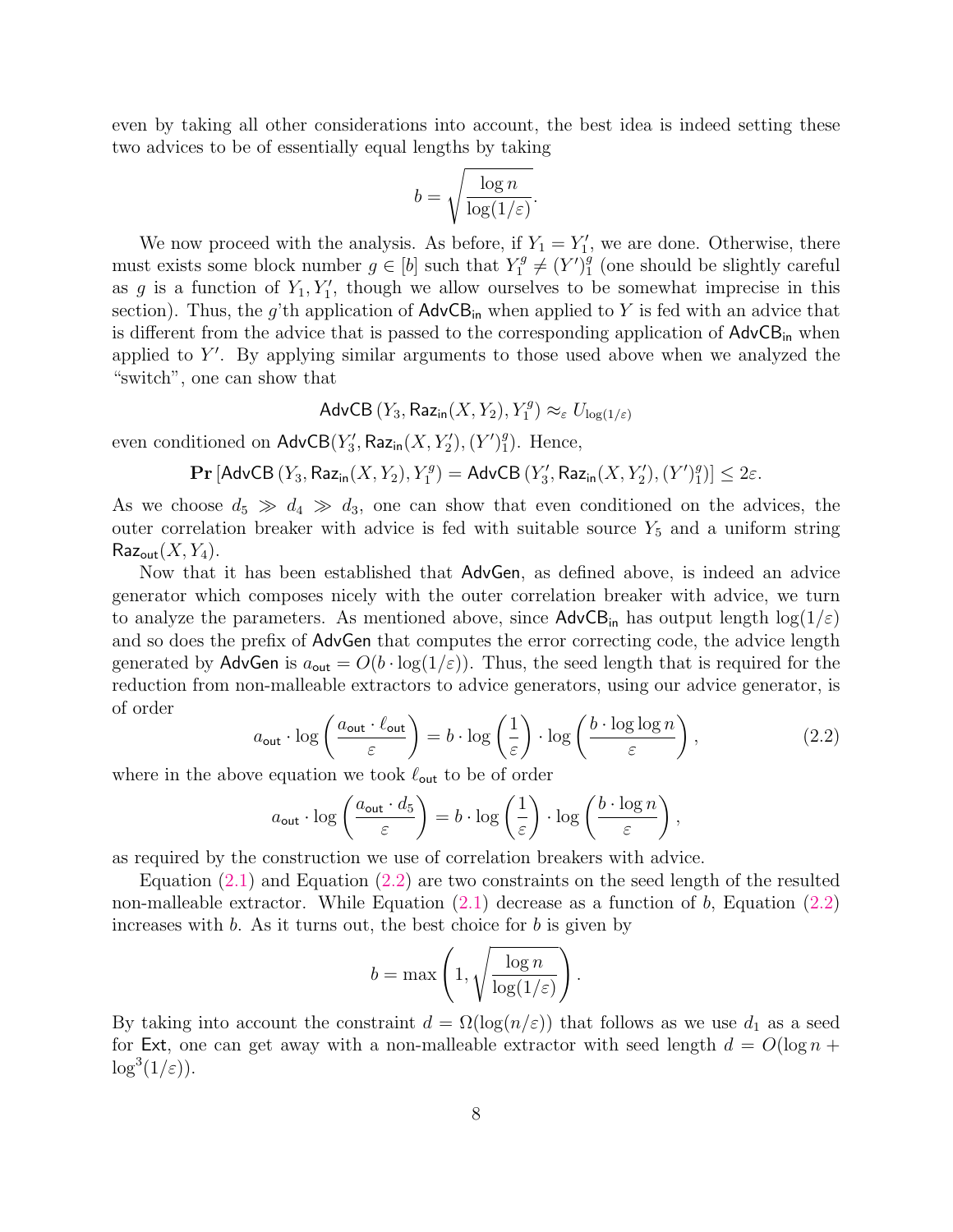## 3 Preliminaries

In this section we recall some standard definition and notations, and state results from the literature that we make use of.

Setting some standard notations. Unless stated otherwise, the logarithm in this paper is always taken base 2. For every natural number  $n \geq 1$ , define  $[n] = \{1, 2, \ldots, n\}$ . Throughout the paper, whenever possible, we avoid the use of floor and ceiling in order not to make the equations cumbersome. Whenever we say that a function is efficiently-computable we mean that the corresponding family of functions can be computed by a (uniform) algorithm that runs in polynomial-time in the input length.

Random variables and distributions. We sometimes abuse notation and syntactically treat random variables and their distribution as equal, specifically, we denote by  $U_m$  a random variable that is uniformly distributed over  $\{0,1\}^m$ . Furthermore, if  $U_m$  appears in a joint distribution  $(U_m, X)$  then  $U_m$  is independent of X. When m is clear from context, we omit it from the subscript and write U. The support of a random variable X is denoted by  $\textsf{supp}(X)$ .

**Statistical distance.** The *statistical distance* between two distributions  $X, Y$  on the same domain  $D$  is defined by

$$
SD(X, Y) = \max_{A \subseteq D} |\Pr[X \in A] - \Pr[Y \in A]|.
$$

If  $SD(X, Y) \leq \varepsilon$  we write  $X \approx_{\varepsilon} Y$  and say that X and Y are  $\varepsilon$ -close.

**Min-entropy [\[CG88\]](#page-17-5).** The *min-entropy* of a random variable X, denoted by  $H_{\infty}(X)$ , is defined by

$$
H_{\infty}(X) = \min_{x \in \text{supp}(X)} \log_2\left(\frac{1}{\Pr[X=x]}\right).
$$

If X is supported on *n*-bit strings, we define the *min-entropy rate* of X by  $H_{\infty}(X)/n$ . In such case, if X has min-entropy k or more, we say that X is an  $(n, k)$ -source. When wish to refer to an  $(n, k)$ -source without specifying the quantitative parameters, we sometimes use the standard terms source or weak-source.

We make further use of a useful generalization of the notion of min-entropy.

Average conditional min-entropy. Let  $X, W$  be two random variables. The *average* conditional min-entropy of  $X$  given  $W$  is defined as

$$
\widetilde{H}_{\infty}(X \mid W) = -\log_2\left(\mathop{\mathbf{E}}_{w \sim W}\left[2^{-H_{\infty}(X \mid W=w)}\right]\right).
$$

We make frequent use of the following two lemmas.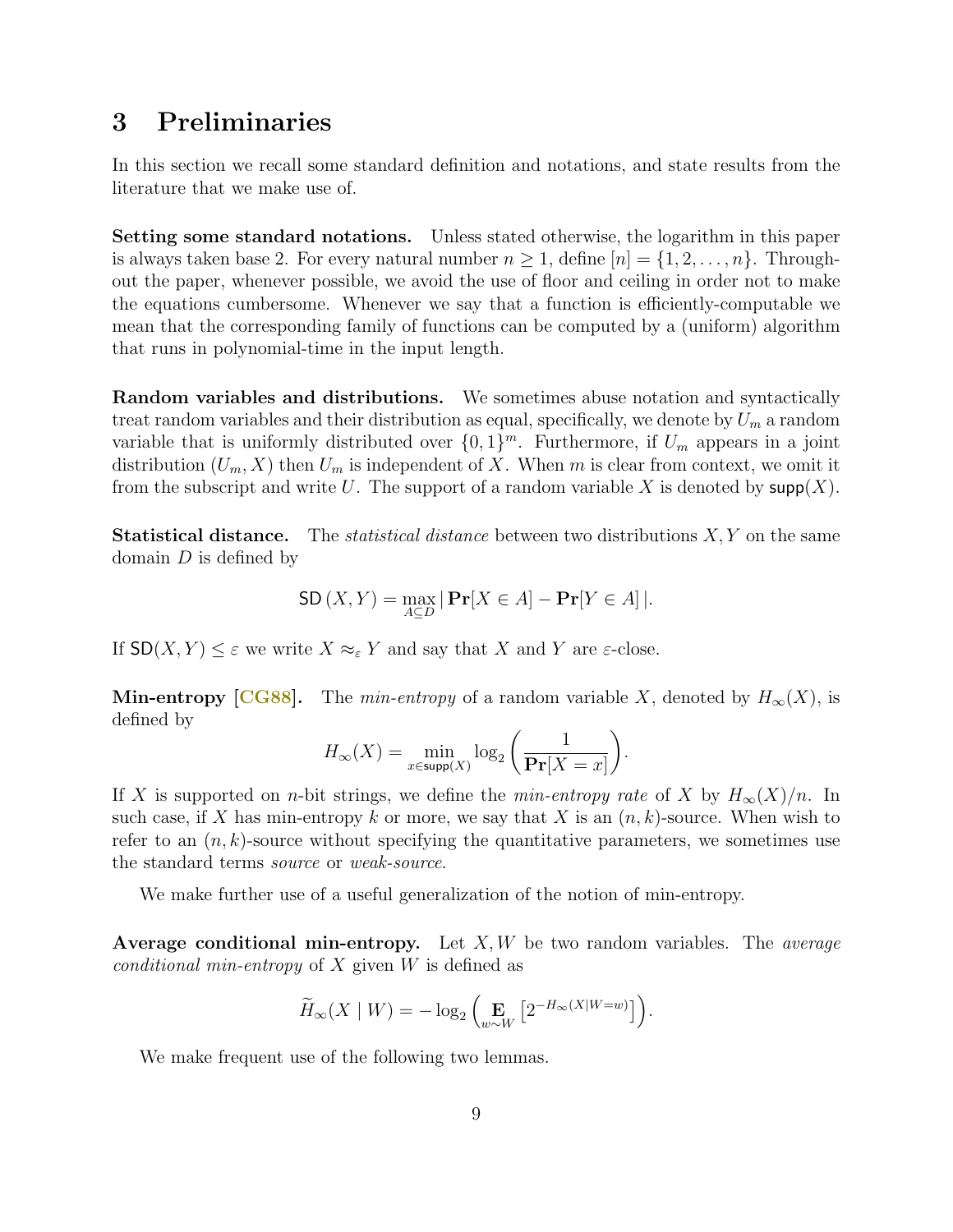<span id="page-9-2"></span>**Lemma 3.1** ([\[DORS08\]](#page--1-6)). Let X, Y, Z be random variables such that Y has support size at most  $2^{\ell}$ . Then,

$$
\widetilde{H}_{\infty}(X \mid (Y, Z)) \ge \widetilde{H}_{\infty}((X, Y) \mid Z) - \ell \ge \widetilde{H}_{\infty}(X \mid Z) - \ell.
$$

In particular,  $\widetilde{H}_{\infty}(X \mid Y) \geq H_{\infty}(X) - \ell$ .

<span id="page-9-3"></span>**Lemma 3.2** ([\[DORS08\]](#page--1-6)). For any two random variables X, Y and any  $\varepsilon > 0$ , it holds that

$$
\Pr_{y \sim Y} \left[ H_{\infty}(X \mid Y = y) < \widetilde{H}_{\infty}(X \mid Y) - \log(1/\varepsilon) \right] \le \varepsilon.
$$

Extractors. For our construction, we make use of seeded extractors. We recall the definition of seeded extractors, some standard facts, and relevant results from the literature. For more information, we refer the interested reader to [\[Sha11,](#page--1-7) [Vad11\]](#page--1-8).

**Definition 3.3** (Seeded extractors [\[NZ96\]](#page--1-9)). A function Ext:  $\{0,1\}^n \times \{0,1\}^d \rightarrow \{0,1\}^m$ is called a  $(k, \varepsilon)$ -seeded extractor if for any  $(n, k)$ -source X it holds that  $\textsf{Ext}(X, S) \approx_{\varepsilon} U_m$ , where S is uniformly distributed over  $\{0,1\}^d$  independently of X. We say that Ext is a strong seeded-extractor if

$$
(\mathsf{Ext}(X,S),S) \approx_{\varepsilon} U_{m+d}.
$$

We refer to k as the supported min-entropy of  $Ext$  and to  $\varepsilon$  as the error guarantee.

Throughout the paper we make use of the strong seeded extractor of Guruswami et al. [\[GUV09\]](#page--1-10).

<span id="page-9-0"></span>**Theorem 3.4** ( $[GUV09]$ ). There exists a universal constant  $c_{GUV} \geq 1$  such that the following holds. For all positive integers n, k, and for any  $\varepsilon > 0$ , there exists an efficiently-computable  $(k, \varepsilon)$ -strong seeded-extractor  $\textsf{Ext}: \{0,1\}^n \times \{0,1\}^d \to \{0,1\}^m$  having seed length  $d = c_{\textsf{GUV}}$ .  $log(n/\varepsilon)$  and  $m = k/2$  output bits.

**Definition 3.5.** Let  $Ext: \{0,1\}^n \times \{0,1\}^d \rightarrow \{0,1\}^m$  be a  $(k,\varepsilon)$ -strong seeded extractor. For an  $(n, k)$ -source X, we define the set

$$
\mathsf{BadSeeds}(X) = \{ y \in \{0,1\}^d \mid \mathsf{SD}(\mathsf{Ext}(X,y), U) > \sqrt{\varepsilon} \}.
$$

An element  $y \in$  BadSeeds $(X)$  is called a bad seed for X (with respect to Ext). Otherwise y is called a good seed for X.

The following useful and simple fact readily follows by Markov's inequality.

<span id="page-9-1"></span>**Fact 3.6.** Let  $Ext: \{0,1\}^n \times \{0,1\}^d \rightarrow \{0,1\}^m$  be a  $(k,\varepsilon)$ -strong seeded extractor. Then, for **Fact 3.0.** Let  $ext: \{0, 1\} \times \{0, 1\} \rightarrow \{0, 1\}$ <br>any  $(n, k)$ -source X,  $|\text{BadSeeds}(X)| \leq \sqrt{\varepsilon} \cdot 2^d$ .

We also make frequent use of the following extractor with weak-seeds.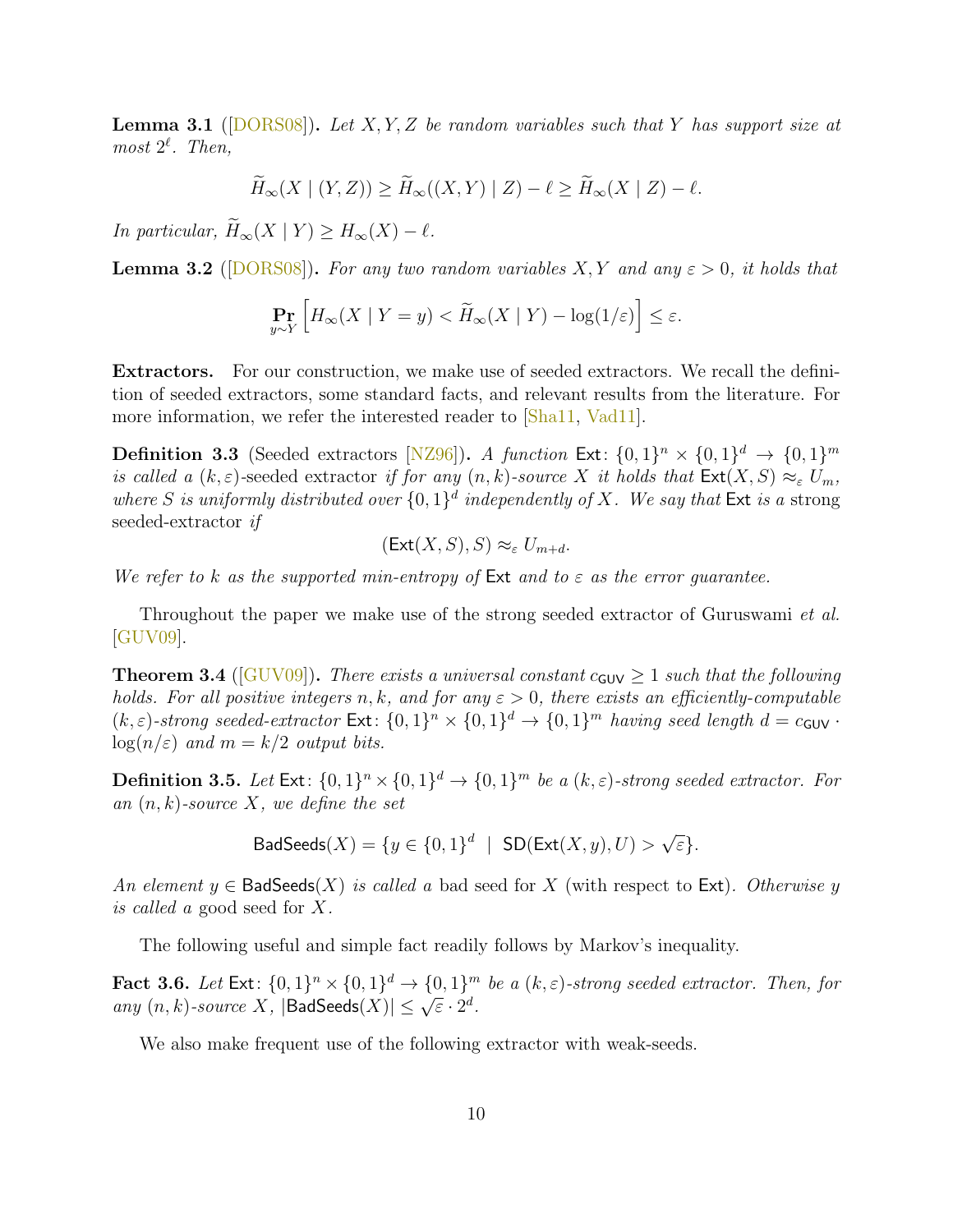<span id="page-10-1"></span>**Theorem 3.7** ([\[Raz05\]](#page--1-5)). There exist universal constants  $c_{\text{Raz}}, c'_{\text{Raz}} \geq 1$  such that the following holds. For all integers  $n, k, d$  and for any  $\varepsilon > 0$  such that  $d \geq c_{\text{Raz}} \cdot \log(n/\varepsilon)$  and  $k \geq c'_{\text{Raz}} \cdot d$ , there exists an efficiently-computable function

$$
\mathsf{Raz} \colon \{0,1\}^n \times \{0,1\}^d \to \{0,1\}^{k/2}
$$

with the following property. Let X be an  $(n, k)$ -source, and let Y be an independent  $(d, 0.51d)$ source. Then,  $(\text{Raz}(X, Y), Y) \approx_{\varepsilon} (U, Y)$ .

We also make use of error correcting codes. In particular, of algebraic-geometric codes. We first recall the definition of an error correcting code.

**Definition 3.8.** Let  $\Sigma$  be some set. A mapping  $\mathsf{ECC} \colon \Sigma^k \to \Sigma^n$  is called an error correcting code with relative-distance  $\delta$  if for any  $x, y \in \Sigma^k$ , it holds that the Hamming distance between  $\mathsf{ECC}(x)$  and  $\mathsf{ECC}(y)$  is at least  $\delta n$ . The rate of the code, denoted by  $\rho$ , is defined by  $\rho = k/n$ . The set  $\Sigma$  is called the alphabet of the code.

<span id="page-10-2"></span>**Theorem 3.9** ([\[GS95\]](#page--1-11) (see also [\[Sti09\]](#page--1-12))). Let p be any prime number and let m be an even integer. Set  $q = p^m$ . For every  $\rho \in [0,1]$  and for any large enough integer n, there exists an efficiently-computable rate  $\rho$  linear error correcting code ECC:  $\mathbb{F}_q^{pn} \to \mathbb{F}_q^n$  with relative distance  $\delta$  such that

$$
\rho+\delta\geq 1-\frac{1}{\sqrt{q}-1}.
$$

Lastly, we give the definition of correlation breakers with advice, and the construction from the literature that we make use of.

**Definition 3.10.** A  $(k, \varepsilon)$ -correlation-breaker with advice is a function

$$
AdvCB: \{0, 1\}^{w} \times \{0, 1\}^{\ell} \times \{0, 1\}^{a} \rightarrow \{0, 1\}^{m}
$$

with the following property. Let X, X' be random variables distributed over  $\{0,1\}^w$  such that X has min-entropy k. Let Y, Y' be random variables over  $\{0,1\}^{\ell}$  that are jointly independent of  $(X, X')$  such that Y is uniform. Then, for any a-bit strings  $\alpha \neq \alpha'$  it holds that

$$
\left(\mathsf{AdvCB}(X,Y,\alpha),\mathsf{AdvCB}(X',Y',\alpha')\right) \approx_\varepsilon \left(U_m,\mathsf{AdvCB}(X',Y',\alpha')\right).
$$

The third argument to the function AdvCB is called the advice.

<span id="page-10-0"></span>**Theorem 3.11** ([\[CGL15\]](#page-17-2)). There exists a universal constant  $c_{ACB} \ge 1$  such that the following holds. For all integers  $\ell, w, a$  and for any  $\varepsilon > 0$  such that

<span id="page-10-3"></span>
$$
\ell \ge c_{\text{ACB}} \cdot a \cdot \log\left(\frac{aw}{\varepsilon}\right),\tag{3.1}
$$

there exists a poly $(\ell, w)$ -time computable  $(k, \varepsilon)$ -correlation-breaker with advice

$$
AdvCB: \{0,1\}^{w} \times \{0,1\}^{\ell} \times \{0,1\}^{a} \rightarrow \{0,1\}^{\ell/(2a)}
$$

for

<span id="page-10-4"></span>
$$
k \ge c_{\text{ACB}} \cdot a \cdot \log\left(\frac{a\ell}{\varepsilon}\right). \tag{3.2}
$$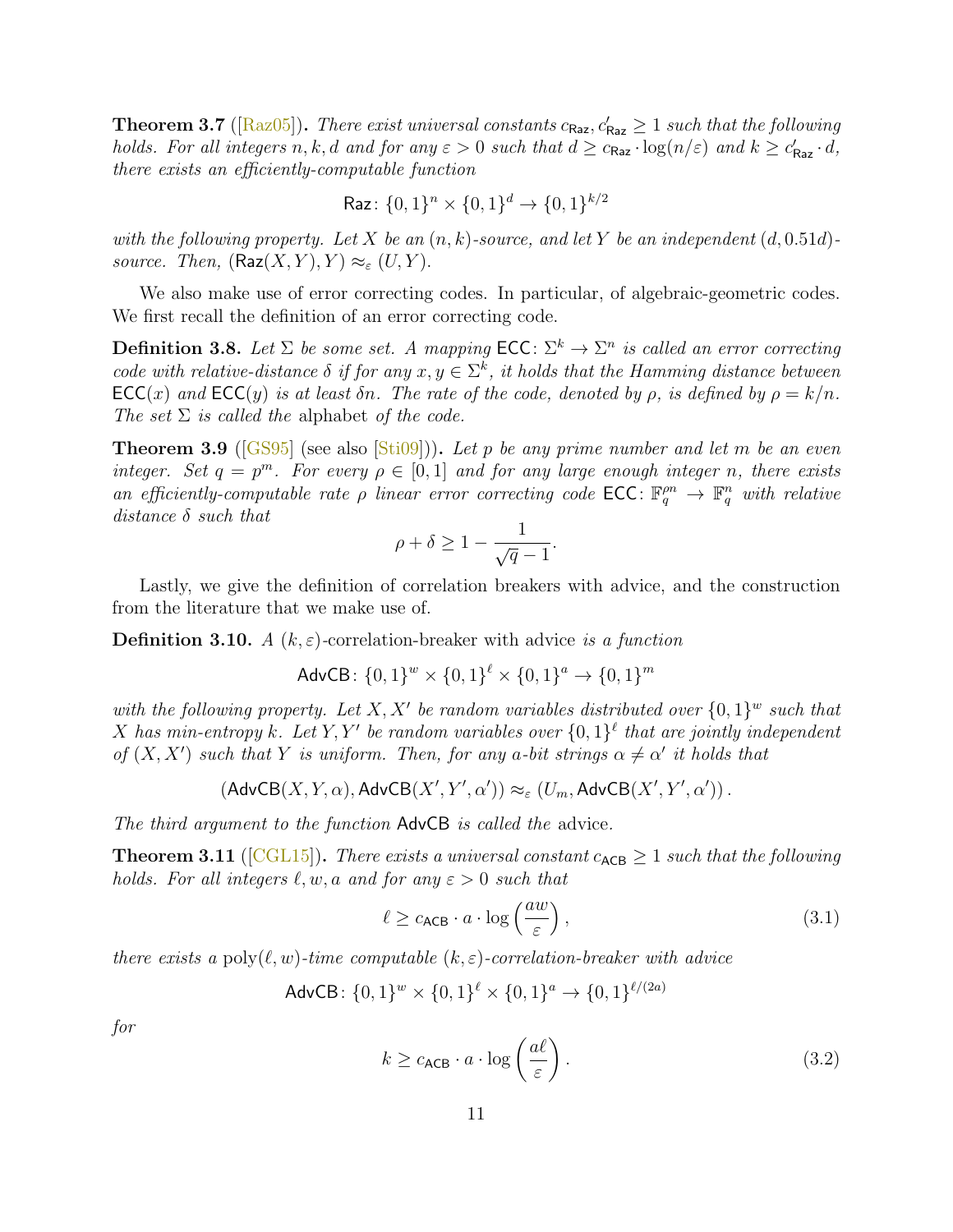## 4 Proof of Theorem [1.2](#page-1-0) and Theorem [1.3](#page-1-1)

In this section we prove Theorem [1.2](#page-1-0) and Theorem [1.3.](#page-1-1) We start with Theorem [1.2.](#page-1-0) In fact, we prove a somewhat more general result that is given by Lemma [4.1](#page-11-0) below.

<span id="page-11-0"></span>**Lemma 4.1.** For any integer n, any  $\varepsilon > 0$ , and for any integer  $b < log(n/\varepsilon)$ , there exists an efficiently-computable  $(k, \varepsilon)$ -non-malleable extractor

nmExt: 
$$
\{0,1\}^n \times \{0,1\}^d \rightarrow \{0,1\}^{\log(1/\varepsilon)}
$$

for

$$
k = \Omega\left(\log\left(\frac{n}{\varepsilon}\right) + \frac{1}{b} \cdot \log\left(\frac{n}{\varepsilon}\right) \cdot \log\left(\frac{\log n}{\varepsilon}\right) + b \cdot \log\left(\frac{1}{\varepsilon}\right) \cdot \log\left(\frac{\log n}{\varepsilon}\right)\right),
$$

with seed length

$$
d = O\left(\log\left(\frac{n}{\varepsilon}\right) + \frac{1}{b} \cdot \log\left(\frac{n}{\varepsilon}\right) \cdot \log\left(\frac{\log n}{\varepsilon}\right) + b \cdot \log\left(\frac{1}{\varepsilon}\right) \cdot \log\left(\frac{\log\log n}{\varepsilon}\right)\right).
$$

*Proof.* Let  $c_{\text{GUV}}, c_{\text{Raz}}$  be the constants that appear in the statement of Theorem [3.4](#page-9-0) and Theorem [3.7,](#page-10-1) respectively. Set  $d_1 = \max(c_{\text{GUV}}, c_{\text{Raz}}) \cdot \log(n/\varepsilon)$  and let  $d_2, d_3, d_4, d_5$  be integers such that  $d = d_1 + \cdots + d_5$ . We assume that  $d_i \geq 20 \cdot d_{i-1}$ . Note that by our assumption on d, such a sequence of  $d_i$ 's exists. Given  $y \in \{0,1\}^d$ , we partition  $y = y_1 \circ y_2 \circ \cdots \circ y_5$  such that  $|y_i| = d_i$  for  $i = 1, ..., 5$ .

Building blocks. For the construction of our non-malleable extractor we make use of several building blocks from the literature. We now present these components while setting and defining relevant parameters.

- Let q be the least even prime power of 2 that is larger or equal than  $5/\varepsilon^2$ . Note that  $q \leq 20/\varepsilon^2$ . Let r be the least integer such that  $q^r \geq d$ . We identify [d] with an arbitrary subset of  $\mathbb{F}_q^r$ . Set  $v = 2r/\varepsilon$  and let  $\mathsf{ECC} \colon \mathbb{F}_q^r \to \mathbb{F}_q^v$  be the error correcting code that is given by Theorem [3.9,](#page-10-2) set with relative distance  $\delta = 1 - \varepsilon$ . By Theorem 3.9, an explicit code with these parameters (namely, relative distance  $1 - \varepsilon$ , rate  $2/\varepsilon$ , and alphabet size  $q \leq 20/\varepsilon^2$  exists.
- Let  $Ext: \{0,1\}^n \times \{0,1\}^{d_1} \to \{0,1\}^{\log v}$  be the strong  $(2 \log v, \varepsilon)$ -seeded extractor that is given by Theorem [3.4.](#page-9-0) Note that  $d_1$  was defined to be of sufficient length so to be used as a seed for Ext. We identify the output of Ext as an element of  $[v]$ .
- Set  $a_{\rm in} = d_1/b$ . Let  $c_{\rm ACB}$  be the constant that appears in the statement of Theorem [3.11,](#page-10-0) and set

$$
\ell_{\mathsf{in}} = 2c_{\mathsf{ACB}} \cdot a_{\mathsf{in}} \cdot \log \left( \frac{a_{\mathsf{in}} \cdot d_3}{\varepsilon} \right).
$$

Let Raz<sub>in</sub>:  $\{0,1\}^n \times \{0,1\}^{d_2} \times \{0,1\}^{\ell_{\text{in}}}$  be the  $(2\ell_{\text{in}}, \varepsilon)$  extractor with weak seeds that is given by Theorem [3.7.](#page-10-1) As  $d_2 \geq d_1 \geq c_{\text{Raz}} \cdot \log(n/\varepsilon)$ , a seed of length  $d_2$  suffices for  $Raz_{in}$ .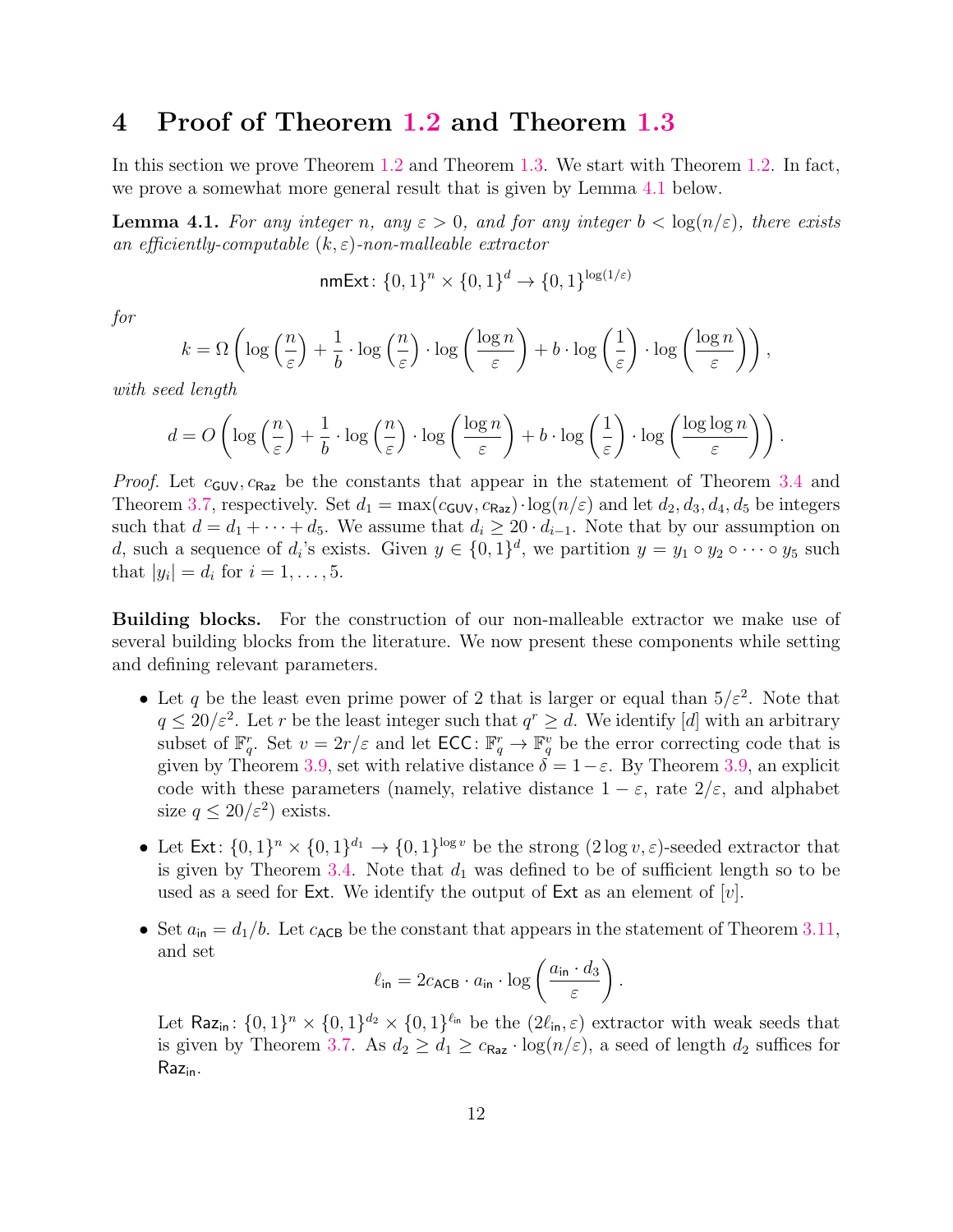• Let

$$
\mathsf{AdvCB}_{\mathsf{in}}\colon \{0,1\}^{d_3} \times \{0,1\}^{\ell_{\mathsf{in}}} \times \{0,1\}^{a_{\mathsf{in}}} \to \{0,1\}^{\log(1/\varepsilon)}
$$

be the correlation breaker with advice that is given by Theorem [3.11.](#page-10-0) Note that  $\ell_{\text{in}}$ was chosen so to meet the hypothesis of Theorem [3.11.](#page-10-0) Further, by Theorem [3.11,](#page-10-0) the output length of  $\mathsf{AdvCB}_{in}$  is  $\ell_{in}/(2a_{in})$ , and is therefore bounded below by log(1/ $\varepsilon$ ). Thus, we may truncate the output of the function given by Theorem [3.11](#page-10-0) so to have  $log(1/\epsilon)$  output bits as appears in the definition of  $AdvCB<sub>in</sub>$  above.

• Set  $a_{\text{out}} = (b+2) \cdot \log(1/\varepsilon) + 5$ , and let

$$
\ell_{\text{out}} = 2c_{\text{ACB}} \cdot a_{\text{out}} \cdot \log \left( \frac{a_{\text{out}} \cdot d_5}{\varepsilon} \right).
$$

Let Raz<sub>out</sub>:  $\{0,1\}^n \times \{0,1\}^{d_4} \to \{0,1\}^{\ell_{\text{out}}}$  be the  $(2\ell_{\text{out}}, \varepsilon)$  extractor with weak seeds that is given by Theorem [3.7.](#page-10-1) As  $d_4 \geq d_1 \geq c_{\text{Raz}} \cdot \log(n/\varepsilon)$ , a seed of length  $d_4$  suffices for  $Raz_{in}$ .

• Finally, let

$$
\mathsf{AdvCB}_{\mathsf{out}}\colon \{0,1\}^{d_5} \times \{0,1\}^{\ell_{\mathsf{out}}} \times \{0,1\}^{a_{\mathsf{out}}} \rightarrow \{0,1\}^{\log(1/\varepsilon)}
$$

be the correlation breaker with advice that is given by Theorem [3.11.](#page-10-0) Note that  $\ell_{\text{out}}$ was chosen so to meet the hypothesis of Theorem [3.11.](#page-10-0) As with  $AdvCB<sub>in</sub>$ , one can set the output length, as we set above to  $\log(1/\varepsilon)$  as  $\ell_{\text{out}}/(2a_{\text{out}}) \ge \log(1/\varepsilon)$ .

**The construction.** With the building blocks introduced above, we are now ready to define our non-malleable extractor. We start by defining the function

$$
AdvGen: \{0, 1\}^n \times \{0, 1\}^d \to \{0, 1\}^{a_{out}},
$$

which we prove to be an advice generator, as follows. Let  $y \in \{0,1\}^d$  and recall our notation  $y = y_1 \circ \cdots \circ y_5$ , with  $|y_i| = d_i$ . We further partition  $y_1$  to b consecutive substrings, or blocks,  $y_1 = y_1^1 \circ \cdots \circ y_1^b$ , each of length  $d_1/b = a_{\text{in}}$ . Define

$$
\mathsf{AdvGen}(x,y) = \mathsf{ECC}(y)_{\mathsf{Ext}(x,y_1)} \circ \bigcirc_{j=1}^b \mathsf{AdvCB}_{\mathsf{in}}\left(y_3, \mathsf{Raz}_{\mathsf{in}}(x,y_2), y_1^j\right),
$$

where by  $\mathsf{ECC}(y)_{\mathsf{Ext}(x,y_1)}$  we mean the following – we interpret the (log v)-bit string  $\mathsf{Ext}(x, y_1)$ as an element  $i \in [v]$ . Then,  $\mathsf{ECC}(y)_i$  the content of the *i*'th entry of the codeword  $\mathsf{ECC}(y)$ . Further, for strings  $s_1, \ldots, s_j$ , the expression  $\bigcirc_{j=1}^b s_j$  stands for the concatenation  $s_1 \circ \cdots \circ s_j$ . Finally, define

$$
\mathsf{nmExt}(x,y) = \mathsf{AdvCB}_{\mathsf{out}}(y_5, \mathsf{Raz}_{\mathsf{out}}(x,y_4), \mathsf{AdvGen}(x,y)).
$$

Note that the third argument,  $\mathsf{AdvGen}(x, y)$ , consists of  $\log q + b \log(1/\varepsilon)$  bits. Indeed, the error correcting code **ECC** is over an alphabet of size q, which can be identified with  $\{0, 1\}^{\log q}$ . Further, the output length of  $\mathsf{AdvCB}_{\mathsf{in}}$  was set to  $\log(1/\varepsilon)$ . As  $q \leq 20/\varepsilon^2$ , the third argument consists of at most  $(b+2) \log(1/\varepsilon) + 5 = a_{\text{out}}$  bits, as required by AdvCB<sub>out</sub>.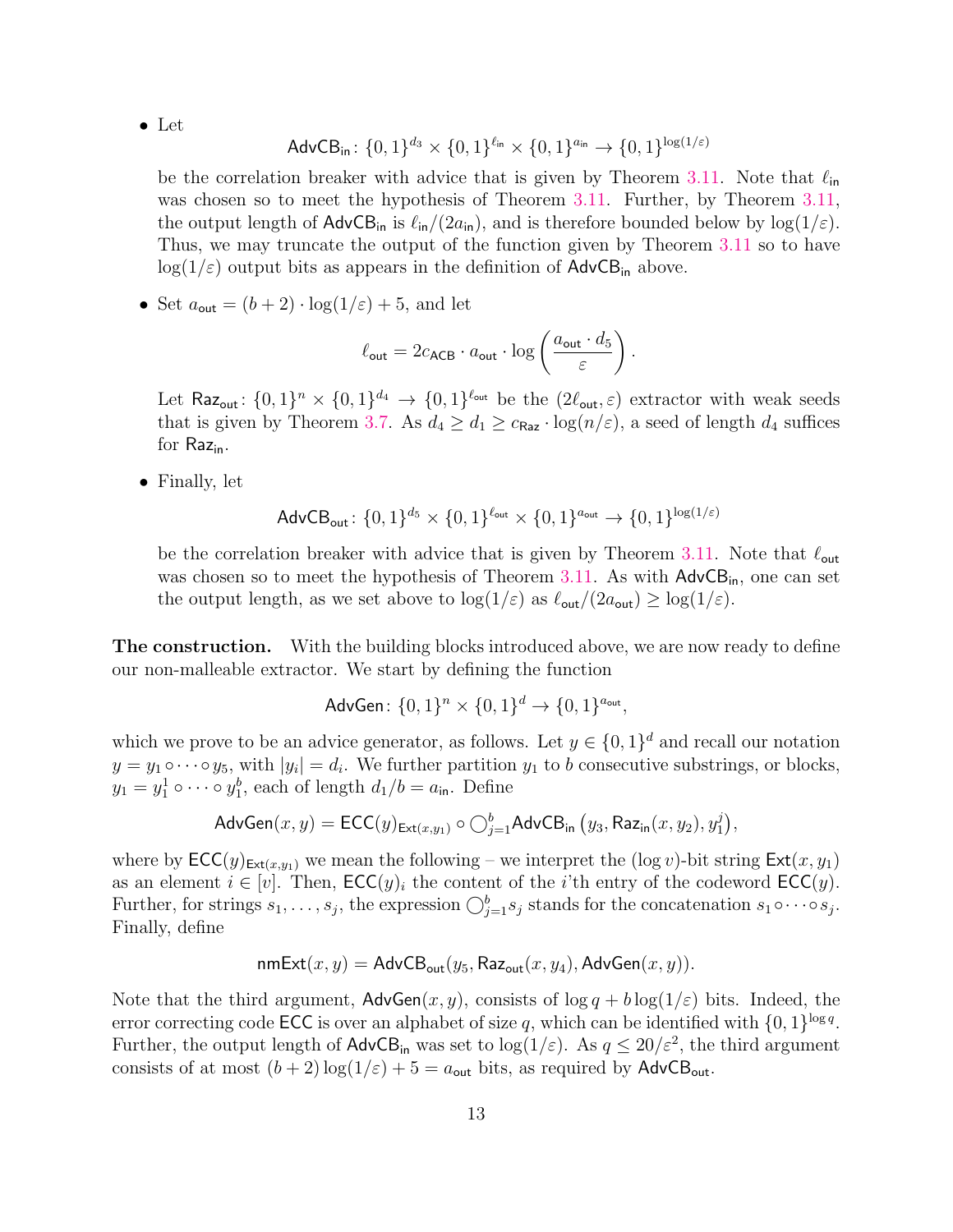**Analysis.** With the construction in hand, we turn to the analysis. Let  $\mathcal{A}$ :  $\{0,1\}^d \rightarrow \{0,1\}^d$ be a function with no fixed points, and let X an  $(n, k)$ -source. Let Y be a random variable that is uniformly distributed over  $d$ -bit strings, independently of  $X$ . It will be convenient to denote  $Y' = \mathcal{A}(Y)$ . We start by proving the following claim which, informally speaking, states that AdvGen as defined above is an advice generator.

#### <span id="page-13-0"></span>Claim 4.2.

$$
\Pr_{(x,y)\sim(X,Y)}\left[\mathsf{AdvGen}(x,y)=\mathsf{AdvGen}(x,\mathcal{A}(y))\right]=O(\sqrt{\varepsilon}).
$$

*Proof of Claim [4.2.](#page-13-0)* For  $(y_1, y_1') \in \text{supp}(Y_1, Y_1')$  consider the event  $(Y_1, Y_1') = (y_1, y_1')$ . By Froot by Claim 4.2. For  $(y_1, y_1) \in \text{supp}(T_1, T_1)$  consider the event  $(T_1, T_1) = (y_1, y_1)$ . By<br>Fact [3.6,](#page-9-1) except with probability  $\sqrt{\varepsilon}$  over these fixings,  $y_1$  is a good seed for X with respect to Ext. We proceed by considering two cases.

**Case 1** –  $y_1 = y'_1$ . In this case we follow the analysis of Chattopadhyay *et al.* [\[CGL15\]](#page-17-2). Recall that  $Y \neq Y'$  and so, as ECC has relative distance  $\delta = 1 - \varepsilon$ , the codewords  $\mathsf{ECC}(Y), \mathsf{ECC}(Y') \in \mathbb{F}_q^v$  agree on at most  $\varepsilon$  fraction of the coordinates. Let

$$
A = \{ i \in [v] \mid \mathsf{ECC}(Y)_i = \mathsf{ECC}(Y')_i \}
$$

be the random variable that consists of all indices on which the two codewords agree. With be the random variable that consists of an indices on which the two codewords agree. With<br>probability 1,  $|A| \leq \varepsilon v$ . As  $\text{Ext}(X, y_1)$  is  $\sqrt{\varepsilon}$ -close to uniform for  $y_1$  that is a good seed for X, and since  $\textsf{Ext}(X, y_1)$  is independent of A (as A is a deterministic function of Y), we have that whenever  $y_1$  is a good seed for  $X$ ,

$$
\Pr_{X,Y} \left[ \mathsf{Ext}(X,y_1) \in A \right] \leq \varepsilon.
$$

We can now conclude the proof of the claim for this case by taking back into account the event that  $y_1$  is not a good seed for X.

**Case 2** –  $y_1 \neq y'_1$ . First, note that in this case there exists some  $g = g(y_1, y'_1) \in [b]$  such that  $y_1^g \neq (y')_1^g$  $_1^g$ . Now, by Lemma [3.1,](#page-9-2)

$$
\widetilde{H}_{\infty}(Y_2 \mid Y_1, Y_1') \ge d_2 - 2d_1 \ge 0.9d_2,
$$

and so by Lemma [3.2,](#page-9-3) except with probability  $\varepsilon$  over the fixings of  $(y_1, y_1') \sim (Y_1, Y_1')$ , it holds that

$$
H_{\infty}(Y_2) \ge 0.9d_2 - \log(1/\varepsilon) \ge 0.51d_2.
$$

Thus, except with probability  $\varepsilon$  over the fixings of  $Y_1, Y'_1$ , the random variable  $Y_2$  has minentropy rate 0.51. Further,  $Y_2$  remains independent of X conditioned on these fixings. Thus, by Theorem [3.7,](#page-10-1) which is applicable as  $k = H_{\infty}(X) \geq 2\ell_{\text{in}}$  and  $k \geq c'_{\text{Raz}}d_2$ , the random variable Raz<sub>in</sub> $(X, Y_2)$  is  $\varepsilon$ -close to uniform conditioned on the further fixing of  $Y_2$ . Thus, by Markov's inequality, except with probability  $O(\sqrt{\varepsilon})$  over  $(y_1, y_1', y_2) \sim (Y_1, Y_1', Y_2)$ , it holds that  $\mathsf{Raz}_{\mathsf{in}}(X, y_2)$  is  $O(\sqrt{\varepsilon})$ -close to uniform.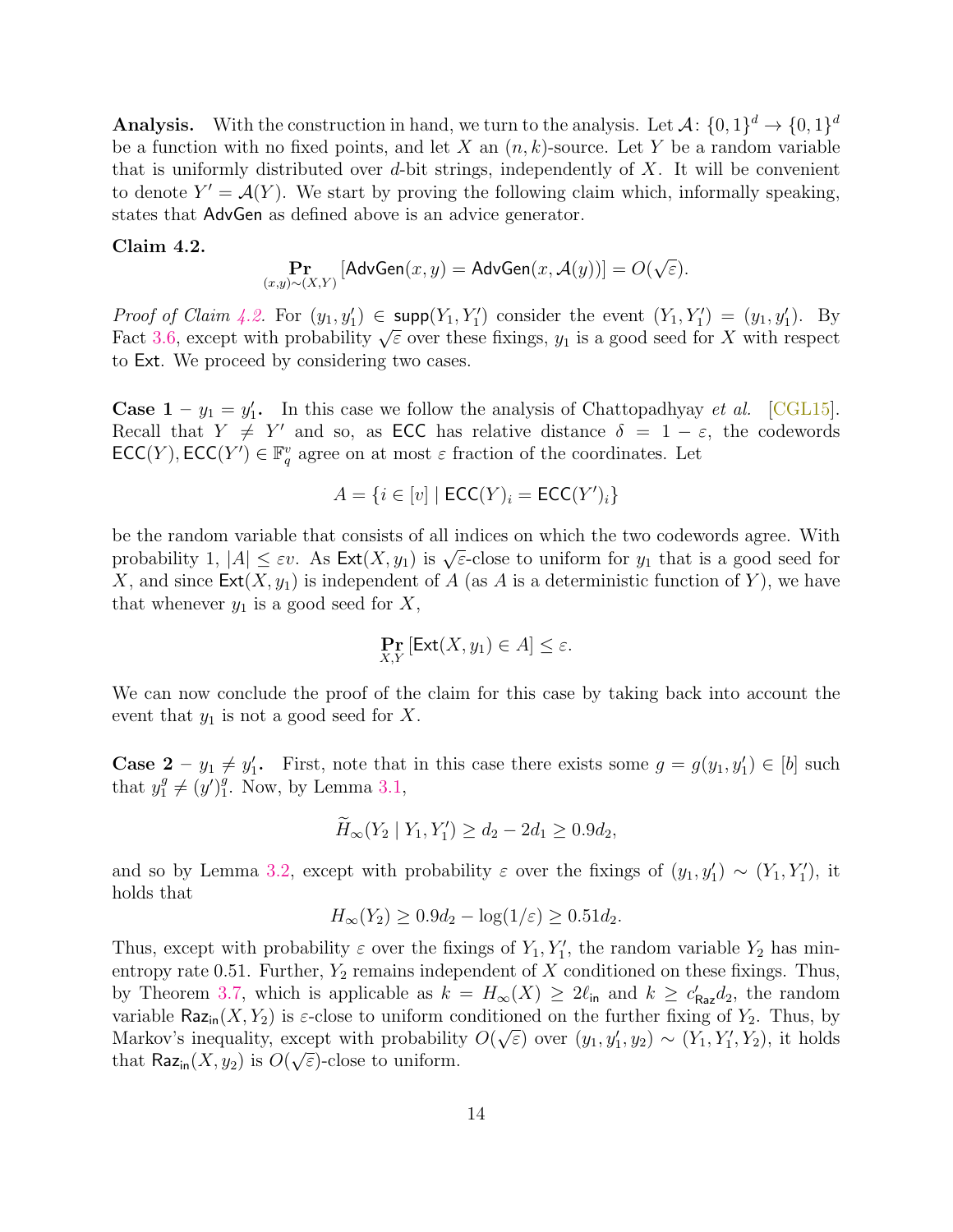At this point we further condition on the fixing of  $Y_2' = y_2'$  for  $y_2' \sim Y_2'$ . By Lemma [3.1,](#page-9-2)

$$
\widetilde{H}_{\infty}(Y_3 | Y_1, Y_1', Y_2, Y_2') \ge d_3 - 2(d_1 + d_2) \ge 0.8d_3.
$$

Thus, by Lemma [3.2,](#page-9-3) except with probability  $\varepsilon$  over  $(y_1, y_1', y_2, y_2') \sim (Y_1, Y_1', Y_2, Y_2')$ , it holds that  $H_{\infty}(Y_3) \geq d_3/2$ . To summarize, except with probability  $O(\sqrt{\varepsilon})$  over the fixings of  $Y_1, Y_1', Y_2, Y_2'$  we have that:

- Raz<sub>in</sub> $(X, Y_2)$  is  $O($ √  $\overline{\varepsilon}$ )-close to uniform.
- $H_{\infty}(Y_3) \ge d_3/2$ .
- The joint distribution of the random variables  $\textsf{Raz}_{\textsf{in}}(X, Y_2)$ ,  $\textsf{Raz}_{\textsf{in}}(X, Y_2')$  is independent of the joint distribution  $(Y_3, Y_3')$ .

By the above, together with the fact that  $y_1^g \neq (y')_1^g$  $_1^g$ , we can apply Theorem [3.11](#page-10-0) to conclude that,

$$
(\mathsf{AdvCB}_{\mathsf{in}}(Y_3, \mathsf{Raz}_{\mathsf{in}}(X, y_2), y_1^g), \mathsf{AdvCB}_{\mathsf{in}}(Y_3', \mathsf{Raz}_{\mathsf{in}}(X, y_2'), (y')_1^g)) \approx_{O(\sqrt{\varepsilon})} (U, \mathsf{AdvCB}_{\mathsf{in}}(Y_3', \mathsf{Raz}_{\mathsf{in}}(X, y_2'), (y')_1^g)).
$$
\n
$$
(4.1)
$$

We remark that this application of Theorem [3.11](#page-10-0) is valid as one can easily verify that Equation  $(3.1)$  and Equation  $(3.2)$  in the hypothesis of Theorem [3.11](#page-10-0) holds. By Equation  $(4.1)$ , and since  $\sf{AdvCB}_{in}$  has output length  $\log(1/\varepsilon)$ , except with probability  $O(\sqrt{\varepsilon})$  over the fixings done so far,

<span id="page-14-0"></span>
$$
\mathsf{AdvCB}_{\mathsf{in}}(Y_3, \mathsf{Raz}_{\mathsf{in}}(X, y_2), y_1^g) \ne \mathsf{AdvCB}_{\mathsf{in}}(Y_3', \mathsf{Raz}_{\mathsf{in}}(X, y_2'), (y')_1^g),
$$

which proves the claim as  $\mathsf{AdvCB}_{\mathsf{in}}(y_3, \mathsf{Raz}_{\mathsf{in}}(x, y_2), y_1^g)$  $_1^g$ ) is a substring of  $\mathsf{AdvGen}(x, y)$ .  $\Box$ 

We proceed to prove the following claim.

<span id="page-14-1"></span>Claim 4.3. Conditioned on any fixing of  $\mathsf{AdvGen}(X, Y)$ ,  $\mathsf{AdvGen}(X, Y')$ , the random variables X, Y remain independent. Moreover, except with probability  $\varepsilon$  over the fixing of the variables  $\mathsf{AdvGen}(X, Y)$ ,  $\mathsf{AdvGen}(X', Y)$ , each of  $Y_4, Y_5$  has min-entropy rate 0.6, and X has min-entropy  $k/2$ .

*Proof of Claim [4.3.](#page-14-1)* We note that by fixing  $Y_1, Y_2, Y_3, Y'_1, Y'_2, Y'_3$  to  $y_1, y_2, y_3, y'_1, y'_2, y'_3$ , respectively, the random variables  $\mathsf{AdvGen}(X, Y)$ ,  $\mathsf{AdvGen}(X, Y')$  have the form

$$
\mathsf{AdvGen}(X, Y) = \mathsf{ECC}(Y)_{\mathsf{Ext}(X, y_1)} \circ \bigcirc_{j=1}^b \mathsf{AdvCB}_{\mathsf{in}}(y_3, \mathsf{Raz}_{\mathsf{in}}(X, y_2), y_1^j),
$$
  

$$
\mathsf{AdvGen}(X, Y') = \mathsf{ECC}(Y')_{\mathsf{Ext}(X, y_1')} \circ \bigcirc_{j=1}^b \mathsf{AdvCB}_{\mathsf{in}}(y_3', \mathsf{Raz}_{\mathsf{in}}(X, y_2'), (y')_1^j).
$$

We proceed by conditioning on the further fixings of

$$
\mathsf{Ext}(X,y_1), \mathsf{Ext}(X,y_1'), \mathsf{Raz}_{\mathsf{in}}(X,y_2), \mathsf{Raz}_{\mathsf{in}}(X,y_2').
$$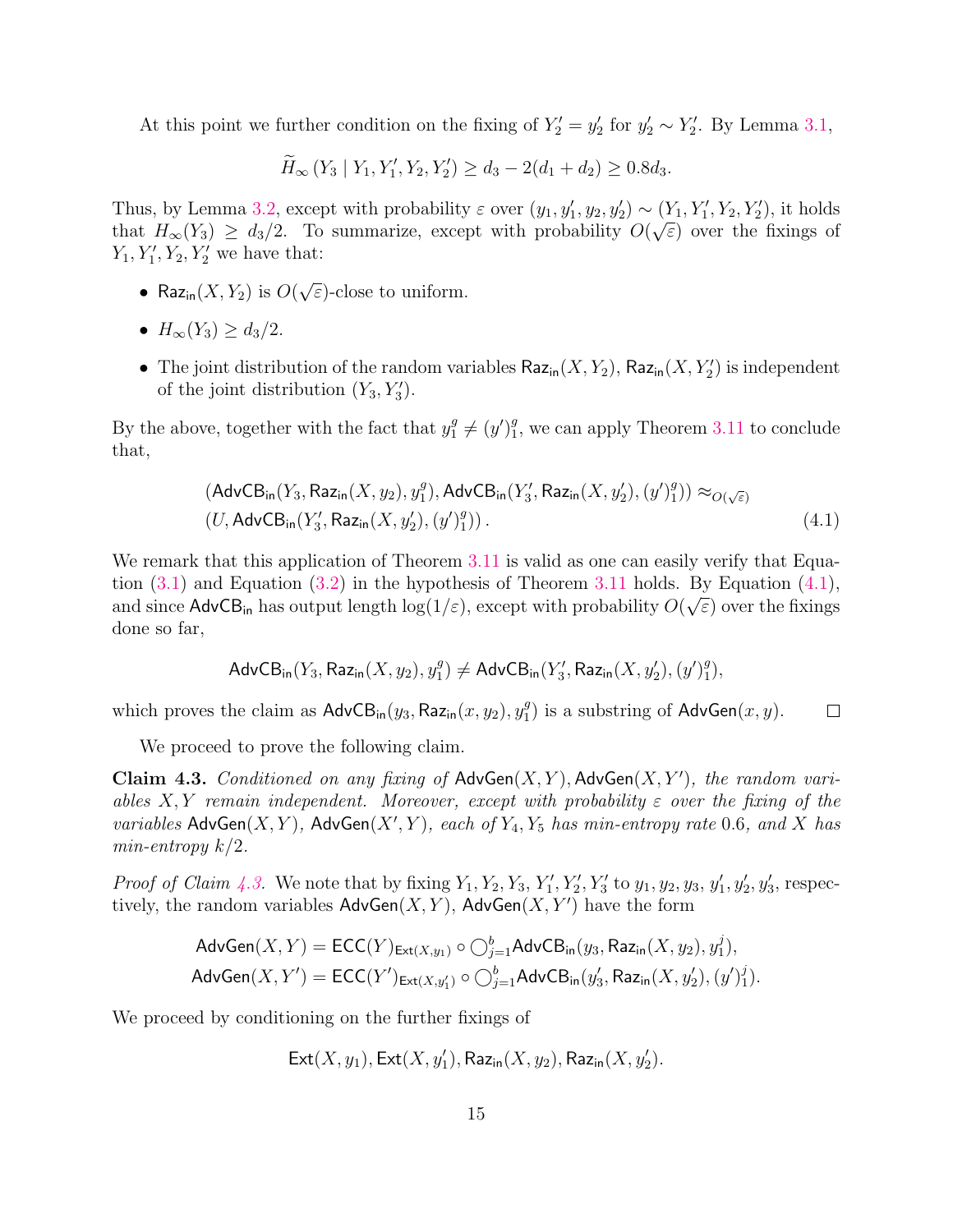Note that these random variables are deterministic functions of  $X$ , and so conditioning on them does not introduce any dependencies between  $X$  and  $Y$ . Conditioned on the fixings done so far, the only non fixed part of  $\mathsf{AdvGen}(X, Y)$ ,  $\mathsf{AdvGen}(X, Y')$  are the prefixes  $\mathsf{ECC}(Y)_{\mathsf{Ext}(X,y_1)}$  and  $\mathsf{ECC}(Y')_{\mathsf{Ext}(X,y'_1)}$ , which at this point are deterministic functions of Y. Hence, one can further condition on the fixings of  $\mathsf{ECC}(Y)_{\mathsf{Ext}(X,y_1)}$ ,  $\mathsf{ECC}(Y')_{\mathsf{Ext}(X,y_1')}$  without introducing dependencies between  $X, Y$ , as desired.

As for the moreover part of the claim, note that

$$
|Y_1 \circ Y_2 \circ Y_3| + |Y'_1 \circ Y'_2 \circ Y'_3| + |\mathsf{ECC}(Y)_{\mathsf{Ext}(X,Y_1)}| + |\mathsf{ECC}(Y')_{\mathsf{Ext}(X,Y'_1)}| \leq 0.3 d_4.
$$

Thus, by Lemma [3.1,](#page-9-2)

$$
\widetilde{H}_{\infty}(Y_4 \mid \mathsf{AdvGen}(X, Y), \mathsf{AdvGen}(X, Y')) \ge 0.7d_4,
$$
\n
$$
\widetilde{H}_{\infty}(Y_5 \mid \mathsf{AdvGen}(X, Y), \mathsf{AdvGen}(X, Y')) \ge 0.7d_5.
$$

Similarly, as the output length of Raz<sub>in</sub>, Ext is set to  $\ell_{\rm in}$  and log v, respectively, it holds that

$$
\widetilde{H}_{\infty}(X \mid \mathsf{AdvGen}(X, Y), \mathsf{AdvGen}(X, Y')) \geq k - (\ell_{\mathsf{in}} + \log v) \geq 0.6k.
$$

The proof then follows by Lemma [3.2](#page-9-3) and since  $d_4$ , k are a large enough multiple of  $log(1/\varepsilon)$ .  $\Box$ 

We proceed with the proof of Lemma [4.1.](#page-11-0) By Claim [4.2](#page-13-0) and Claim [4.3,](#page-14-1) we have that except with probability  $O(\sqrt{\varepsilon})$  over  $(\alpha, \alpha') \sim ($ AdvGen $(X, Y)$ , AdvGen $(X, Y')$ ) it holds that:

- $\alpha \neq \alpha'$ .
- $X, Y$  remain independent.
- $H_{\infty}(X) \geq k/2$ .
- Each of  $Y_4, Y_5$  has min-entropy rate 0.6.

By Theorem [3.7,](#page-10-1) and since  $k/2 \ge 2\ell_{\text{out}}$  and  $k/2 \ge c'_{\text{Raz}}d_4$ , the random variable  $\text{Raz}_{\text{out}}(X, Y_4)$ is  $O(\sqrt{\varepsilon})$ -close to uniform conditioned on the further fixing of  $Y_4$ . Thus, by Markov's inequality, except with probability  $O(\sqrt{\varepsilon})$  conditioned on the fixings done so far, it holds that Raz<sub>out</sub> $(X, y_4)$  is  $O(\sqrt{\varepsilon})$ -close to uniform. We now further condition on the fixing of  $Y'_4$ . By Lemma [3.1](#page-9-2) and Lemma [3.2,](#page-9-3) except with probability  $O(\sqrt{\varepsilon})$  over the fixings done so far

$$
H_{\infty}(Y_5) \ge 0.6d_5 - 2d_4 - \log(1/\varepsilon) \ge d_5/3.
$$

To summarize, except with probability O( √  $\epsilon$ ) over the fixings done so far, we have that:

- Raz<sub>out</sub> $(X, Y_4)$  is  $O($ √  $\epsilon$ )-close to uniform.
- $Y_5$  has min-entropy rate at least  $1/3$ .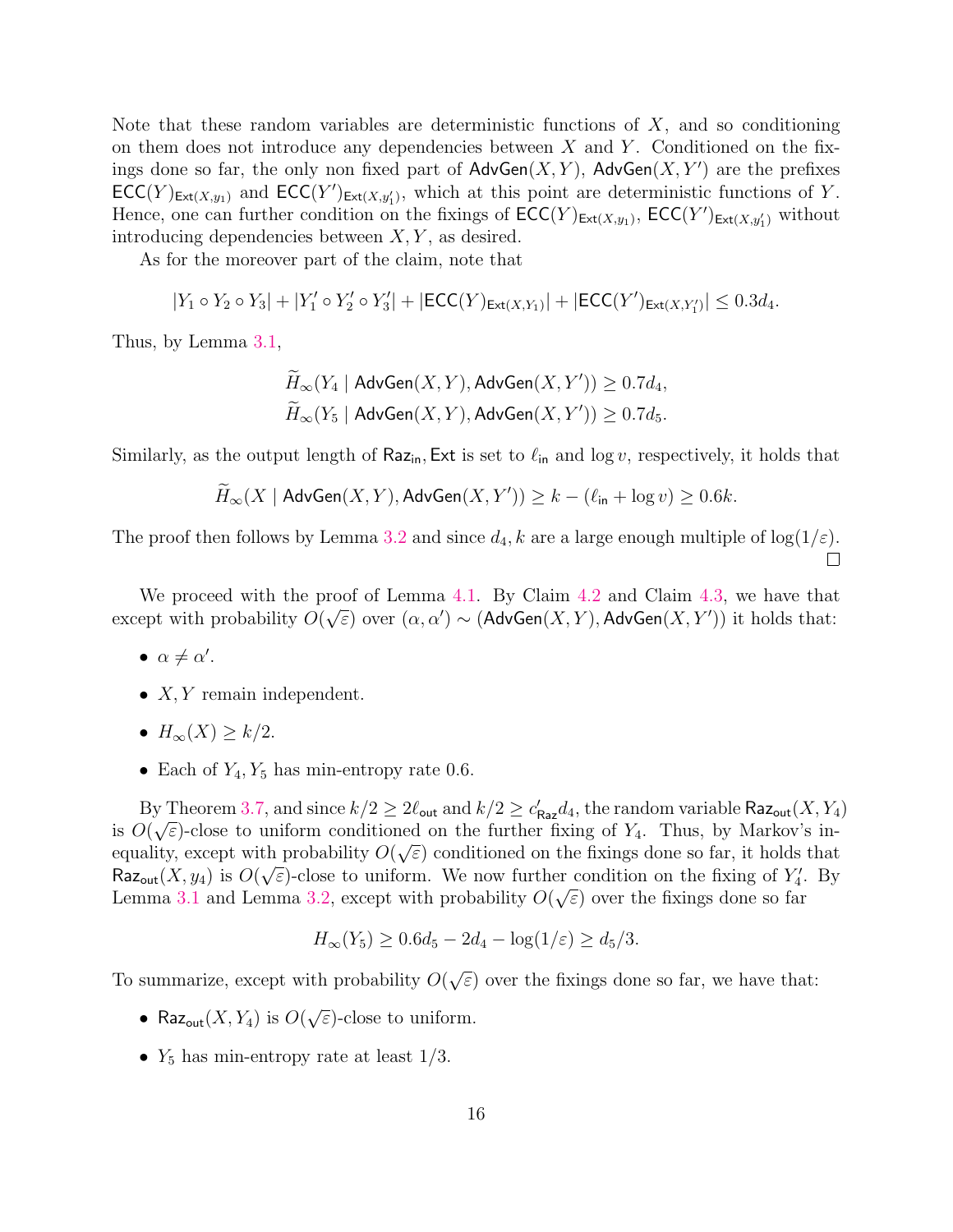• The joint distribution of the random variables  $\textsf{Raz}_{\textsf{out}}(X, Y_4)$ ,  $\textsf{Raz}_{\textsf{out}}(X, Y'_4)$  is independent of the joint distribution  $(Y_5, Y_5')$ .

As  $\alpha \neq \alpha'$ , we can apply Theorem [3.11,](#page-10-0) whose hypothesis is met by our setting of parameters, to conclude that,

$$
(\mathsf{nmExt}(X,Y), \mathsf{nmExt}(X,Y')) \approx_{O(\sqrt{\varepsilon})} (U, \mathsf{nmExt}(X,Y'))\,.
$$

√ This concludes the proof but for the error guarantee which is  $O($  $\epsilon$ ) rather than the stated ε. Clearly, however, one can obtain error ε without affecting the statement of the lemma simply by using building blocks with error  $\alpha \cdot \varepsilon^2$  rather than  $\varepsilon$  for some small enough constant  $0 < \alpha < 1$ .  $\Box$ 

With Lemma [4.1](#page-11-0) in hand, we are now ready to prove Theorem [1.2.](#page-1-0)

Proof of Theorem [1.2.](#page-1-0) Apply Lemma [4.1](#page-11-0) with

$$
b = \max\left(1, \sqrt{\frac{\log n}{\log(1/\varepsilon)}}\right).
$$

It is easy to see that for  $\varepsilon < 1/n$ ,  $b = 1$  and the resulting seed length, and supported min-entropy, are of order  $\log^2(1/\varepsilon)$ . We turn to consider the case  $\varepsilon > 1/n$ . By some simple calculations, one can verify that in this case

$$
d = O\left(\log n + \sqrt{\log n \cdot \log^{3}(1/\varepsilon)} + \sqrt{\log n \cdot \log(1/\varepsilon)} \cdot \log \log n\right)
$$

As

$$
\sqrt{\log n \cdot \log(1/\varepsilon)} \cdot \log \log n \le \max \left( \log n, \sqrt{\log n \cdot \log^3(1/\varepsilon)} \right)
$$

for large enough n, and since for every  $x, y > 0$ ,  $\sqrt{xy} \le x + y$ , we have that

$$
d = O\left(\log n + \sqrt{\log n \cdot \log^3(1/\varepsilon)}\right) = O\left(\log n + \log^3(1/\varepsilon)\right).
$$

Further, one can easily verify that nmExt supports min-entropy  $k = \Omega(d)$ .

To prove Theorem [1.3](#page-1-1) we make use of the following result that, informally speaking, gives a black-box algorithm for increasing the output length of a non-malleable extractor.

<span id="page-16-0"></span>**Theorem 4.4** ([\[Coh15b\]](#page-17-3)). There exists a universal constant  $\alpha > 0$  such that the following holds. Let

 ${\sf nmExt}\colon \{0,1\}^n \times \{0,1\}^{d_1} \to \{0,1\}^{\log(1/\varepsilon)}$ 

be an explicit  $(k, \varepsilon)$ -non-malleable extractor with

$$
k = \Omega\left(\log n + \log\left(\frac{d_1}{\varepsilon}\right) \cdot \log(1/\varepsilon)\right).
$$

 $\Box$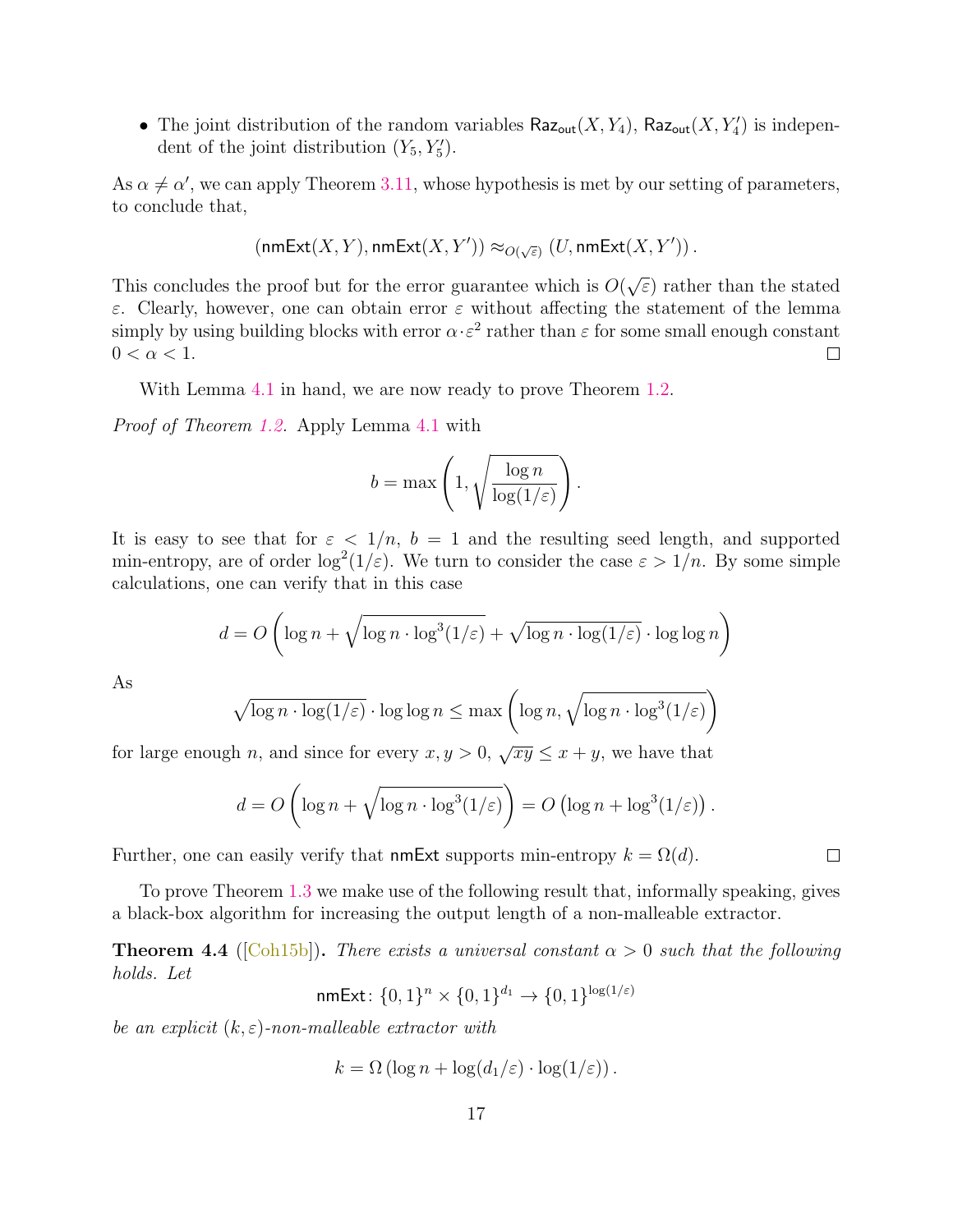Then, for any  $m < \alpha k / \log(1/\varepsilon)$ , there exists an explicit  $(k, \varepsilon')$ -non-malleable extractor

nmExt': 
$$
\{0,1\}^n \times \{0,1\}^d \rightarrow \{0,1\}^m
$$

with error guarantee  $\varepsilon' = O(\varepsilon^{1/4})$ , having seed length

$$
d = O\left(d_1 + \log(m/\varepsilon) \cdot \log(1/\varepsilon)\right).
$$

*Proof of Theorem [1.3.](#page-1-1)* We first apply Theorem [1.2](#page-1-0) to obtain a non-malleable extractor  $n$ mExt' with seed length  $d_1 = O(\log n + \log^3(1/\varepsilon))$ . Note that although Theorem [1.2](#page-1-0) only guarantees that nmExt' has one output bit, the proof of Theorem [1.2](#page-1-0) above implies that nmExt' has  $log(1/\varepsilon)$  output bits. Therefore, one can apply Theorem [4.4](#page-16-0) to nmExt' so to obtain a second non-malleable extractor  $\mathsf{nmExt} \colon \{0,1\}^n \times \{0,1\}^d \to \{0,1\}^m$  that supports min-entropy k, has error guarantee  $O(\varepsilon^{1/4})$ , seed length

$$
d = O\left(d_1 + \log(k/\varepsilon) \cdot \log(1/\varepsilon)\right),\,
$$

and  $m = \Omega(k/\log(1/\varepsilon))$  output bits. Clearly, one can reduce the error guarantee from  $O(\varepsilon^{1/4})$  to  $\varepsilon$  without changing the statement of Theorem [1.3.](#page-1-1)  $\Box$ 

## References

- <span id="page-17-5"></span>[CG88] B. Chor and O. Goldreich. Unbiased bits from sources of weak randomness and probabilistic communication complexity. SIAM Journal on Computing, 17(2):230–261, 1988.
- <span id="page-17-2"></span>[CGL15] E. Chattopadhyay, V. Goyal, and X. Li. Non-malleable extractors and codes, with their many tampered extensions. *arXiv preprint arXiv:1505.00107*, 2015.
- <span id="page-17-4"></span>[Coh15a] G. Cohen. Local correlation breakers and applications to three-source extractors and mergers. In IEEE 56th Annual Symposium on Foundations of Computer Science (FOCS), pages 845–862. IEEE, 2015.
- <span id="page-17-3"></span>[Coh15b] G. Cohen. Non-malleable extractors – new tools and improved constructions. In Electronic Colloquium on Computational Complexity (ECCC), page 183, 2015.
- <span id="page-17-0"></span>[CRS14] G. Cohen, R. Raz, and G. Segev. Nonmalleable extractors with short seeds and applications to privacy amplification. *SIAM Journal on Computing*,  $43(2):450-$ 476, 2014.
- [CZ15] E. Chattopadhyay and D. Zuckerman. Explicit two-source extractors and resilient functions. Electronic Colloquium on Computational Complexity (ECCC), 2015.
- <span id="page-17-1"></span>[DLWZ14] Y. Dodis, X. Li, T. D. Wooley, and D. Zuckerman. Privacy amplification and nonmalleable extractors via character sums. SIAM Journal on Computing, 43(2):800– 830, 2014.